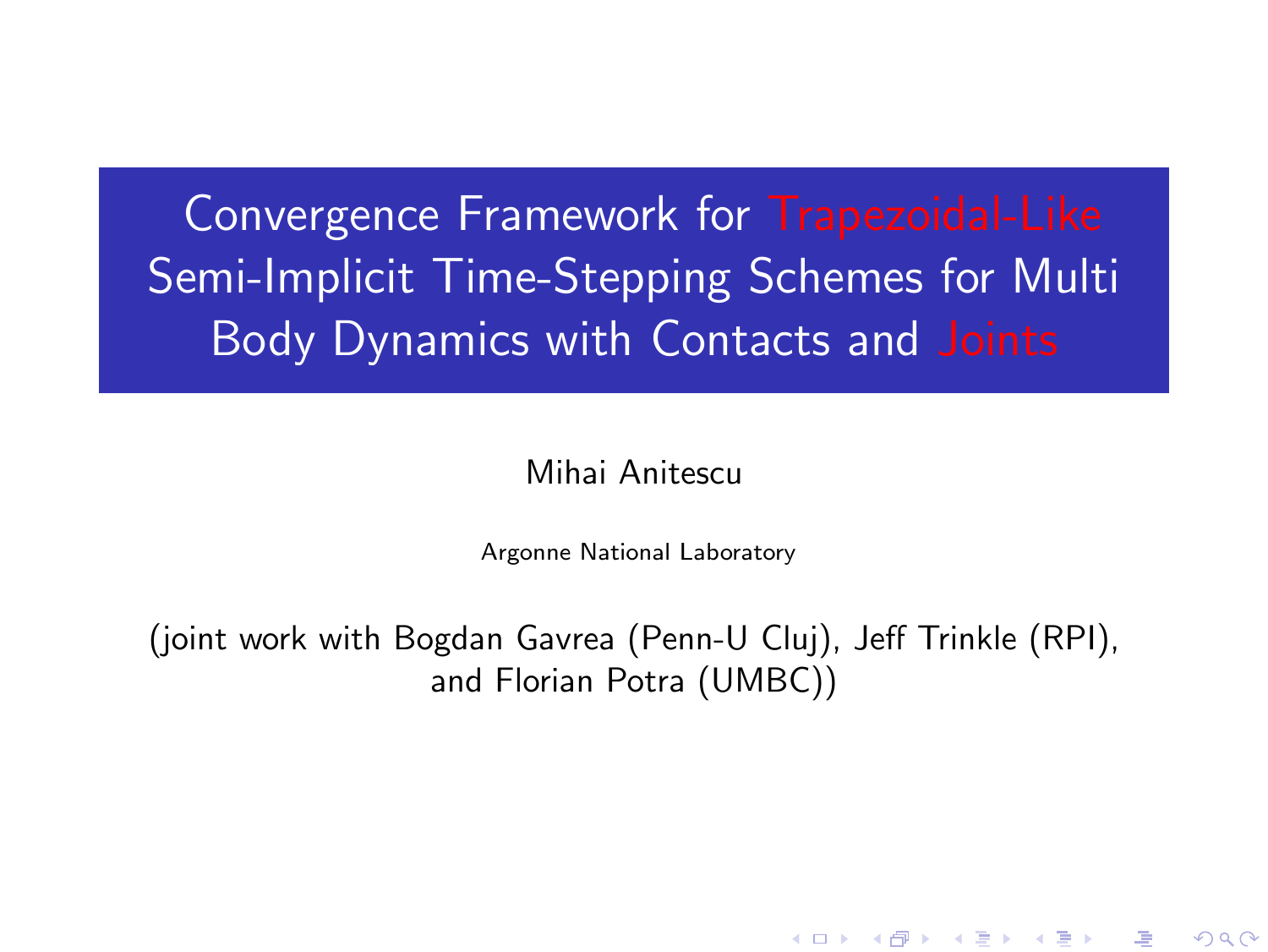Problem Description

- Rigid bodies. Generalized positions and velocities:  $(q, v)$ .
- **Joint constraints:**

$$
\Theta^{(i)}(q) = 0, \quad i = 1, 2, ..., m.
$$

■ No inter-penetration (Hard-Constraints):

$$
\Phi^{(j)}(q) \geq 0, \quad j = 1, 2, ..., p.
$$

4 0 8

<span id="page-1-0"></span>→ 何 ▶ → ヨ ▶ → ヨ

- Compressive normal forces at contact.
- $\blacksquare$  Impact resolution (Poisson hypothesis).
- Coulomb friction.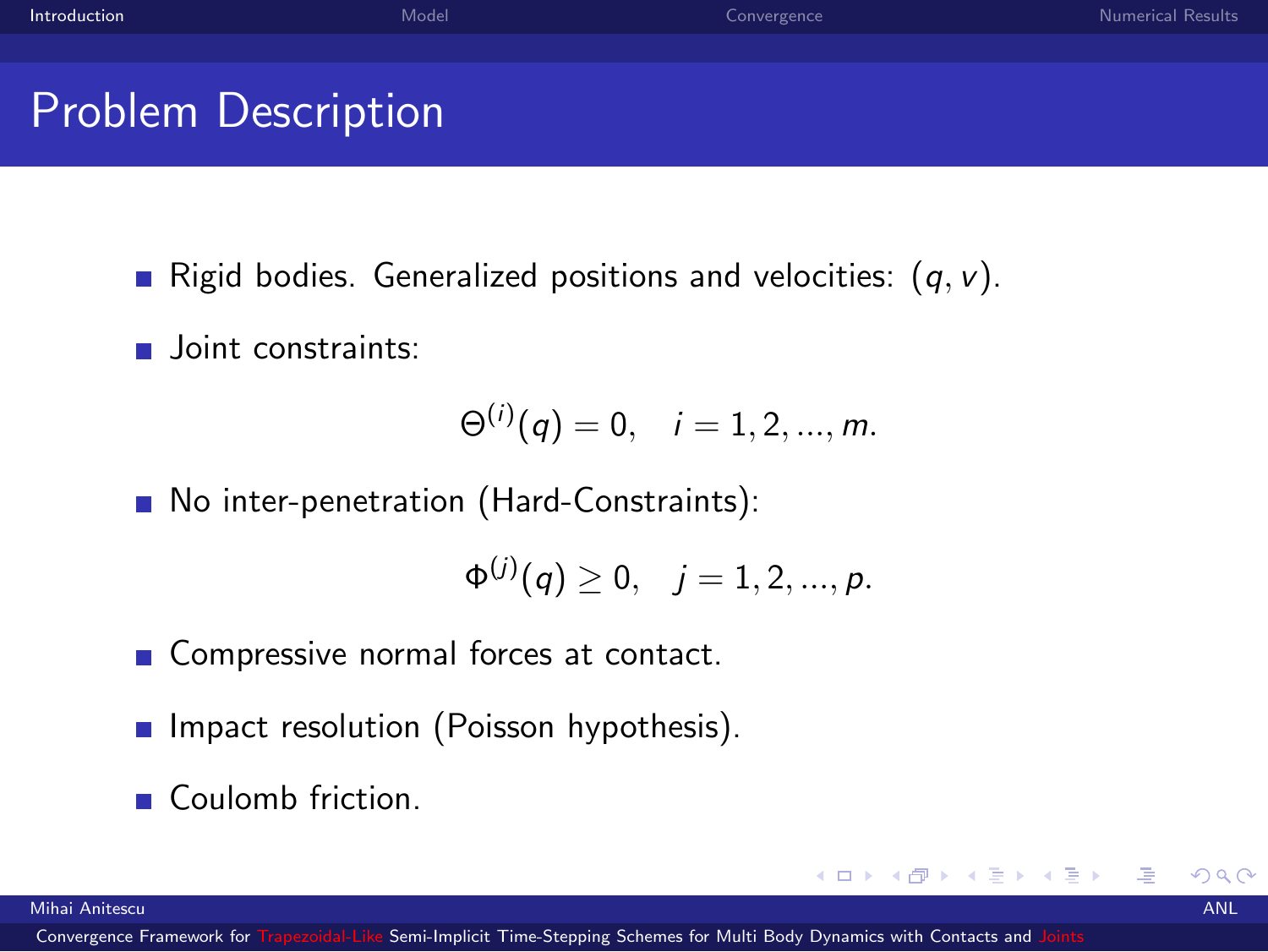Robot simulation and design.

Granular and rock dynamics.

Other areas: interactive virtual reality, masonry stability analysis, pedestrian and evacuatio[n d](#page-1-0)[yn](#page-3-0)[a](#page-1-0)[mi](#page-2-0)[c](#page-3-0)[s,](#page-0-0) [e](#page-1-0)[.](#page-2-0)[t.](#page-3-0)[c](#page-0-0)[.](#page-1-0)

<span id="page-2-0"></span> $2Q$ 

### Mihai Anitescu ANL



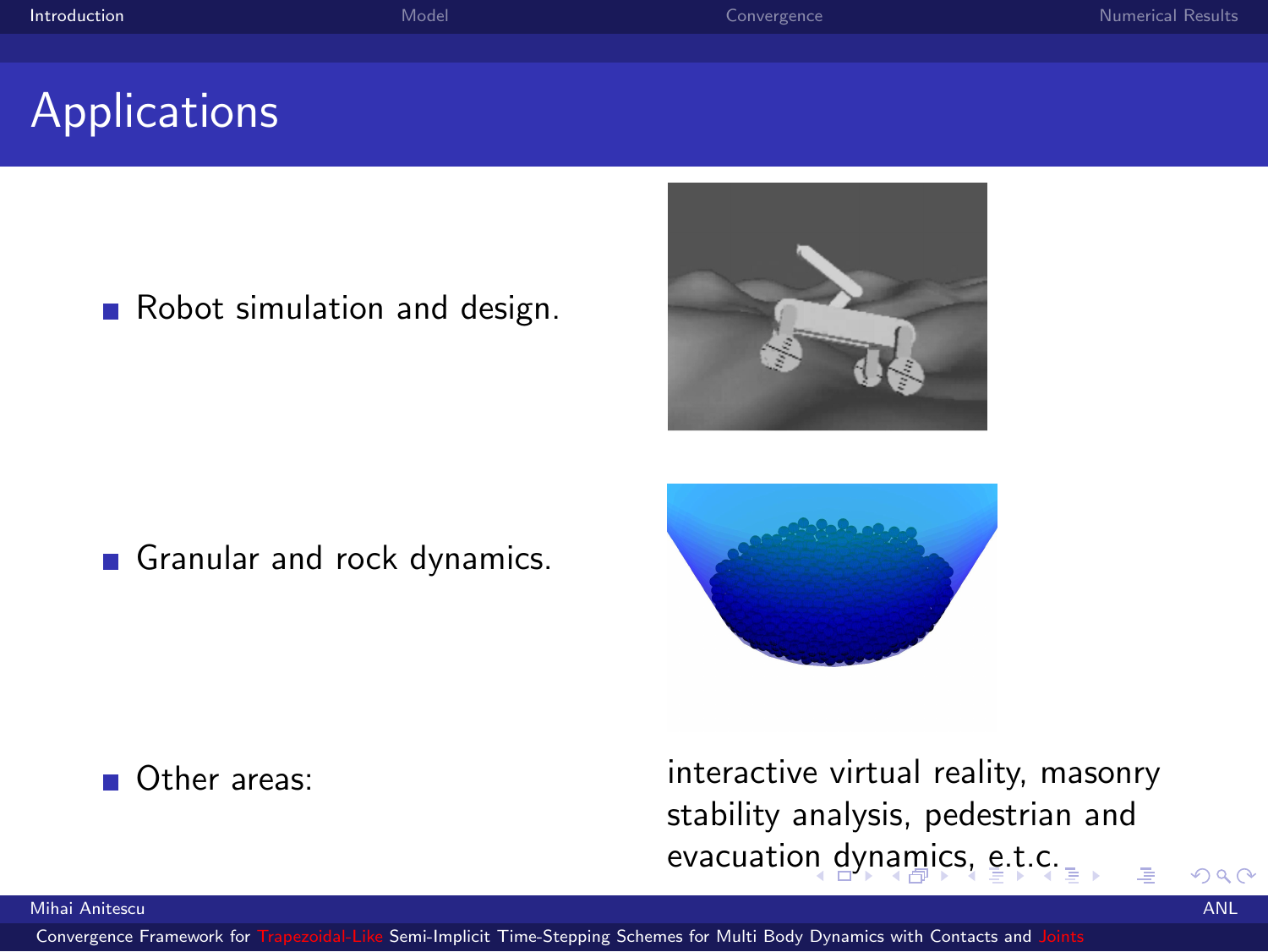| Introduction | Model | Convergence | <b>Numerical Results</b> |
|--------------|-------|-------------|--------------------------|
|              |       |             |                          |
|              |       |             |                          |

## Contact and Frictional Constraints

**Contact Constraints:** 

$$
0\leq c_n^{(j)}\perp \Phi^{(j)}(q)\geq 0, \ \ j=1,...,p.
$$

**Coulomb Friction. Maximal Dissipation Principle.** 

$$
\min_{\bar{\beta}^{(j)} \in \mathbb{R}^d} \mathsf{v}^{\mathsf{T}} \bar{D}^{(j)}(q) \bar{\beta}^{(j)} \quad \text{subject to} \quad ||\beta^{(j)}||_2 \leq \mu \mathsf{c}_n^{(j)}
$$

**Department Optimality Conditions with Polyhedral Approximation.** 

$$
0 \le D^{(j)}(q)^T v + \lambda^{(j)} e^{(j)} \perp \beta^{(j)} \ge 0, \quad j = 1, 2, ..., p
$$
  
\n
$$
0 \le \mu^{(j)} c_n^{(j)} - e^{(j)^T} \beta^{(j)} \perp \lambda^{(j)} \ge 0, \quad j = 1, 2, ..., p,
$$

where  $e^{(j)} = (1,1,...,1)^{\mathcal{T}} \in \mathbb{R}^{m_{\mathcal{C}}^{j}}$  and  $m_{\mathcal{C}}^{j}$  is the number of facets used in the approximation.

Mihai Anitescu ANL

<span id="page-3-0"></span>イロト イ押ト イヨト イヨ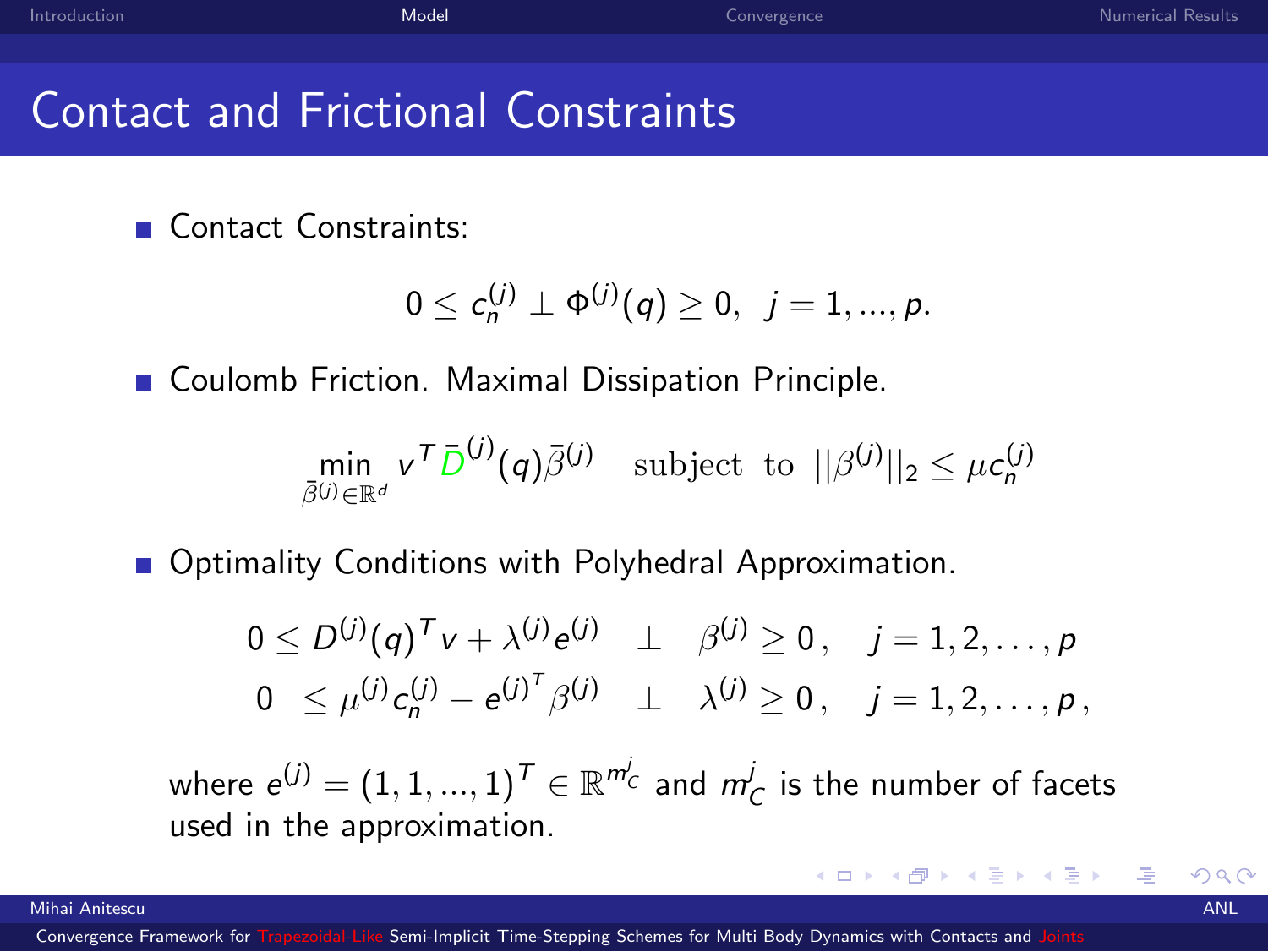| Introduction | Model | Convergence | Numerical Results |
|--------------|-------|-------------|-------------------|
|              |       |             |                   |

## The Classical Mechanics Framework

$$
M(q)\frac{d^2q}{dt^2} - \sum_{i=1}^m \nu^{(i)}c_{\nu}^{(i)} - \sum_{j=1}^p \left(n^{(j)}(q)c_n^{(j)} + D^{(j)}\beta^{(j)}\right) = k\left(t, q, \frac{dq}{dt}\right)
$$
  
\n
$$
\Theta^{(i)}(q) = 0, \quad i = 1, 2, \cdots, m
$$
  
\n
$$
\Phi^{(j)}(q) \ge 0, \quad \perp c_n^{(j)} \ge 0, \quad j = 1, \ldots, p
$$
  
\n
$$
D^{(j)}(q)^T v + \lambda^{(j)}e^{(j)} \ge 0, \quad \perp \beta^{(j)} \ge 0
$$
  
\n
$$
\mu^{(j)}c_n^{(j)} - e^{(j)}T\beta^{(j)} \ge 0, \quad \perp \lambda^{(j)} \ge 0, \quad j = 1, \ldots, p
$$

 $M(q)$ : generalized mass matrix (symmetric positive definite)  $k(t, q, dq/dt)$ : external and inertial forces

- $\blacksquare$  The above DCP doesn't always have a solution in the classical sense (which cases we call Painleve paradoxes).
- <span id="page-4-0"></span>■ We discretize it as if it does, multiply through with time step (move to velocity-impulse) and investigate weak c[onv](#page-3-0)[er](#page-5-0)[ge](#page-3-0)[nc](#page-4-0)[e](#page-5-0)[.](#page-2-0)

 $\Lambda$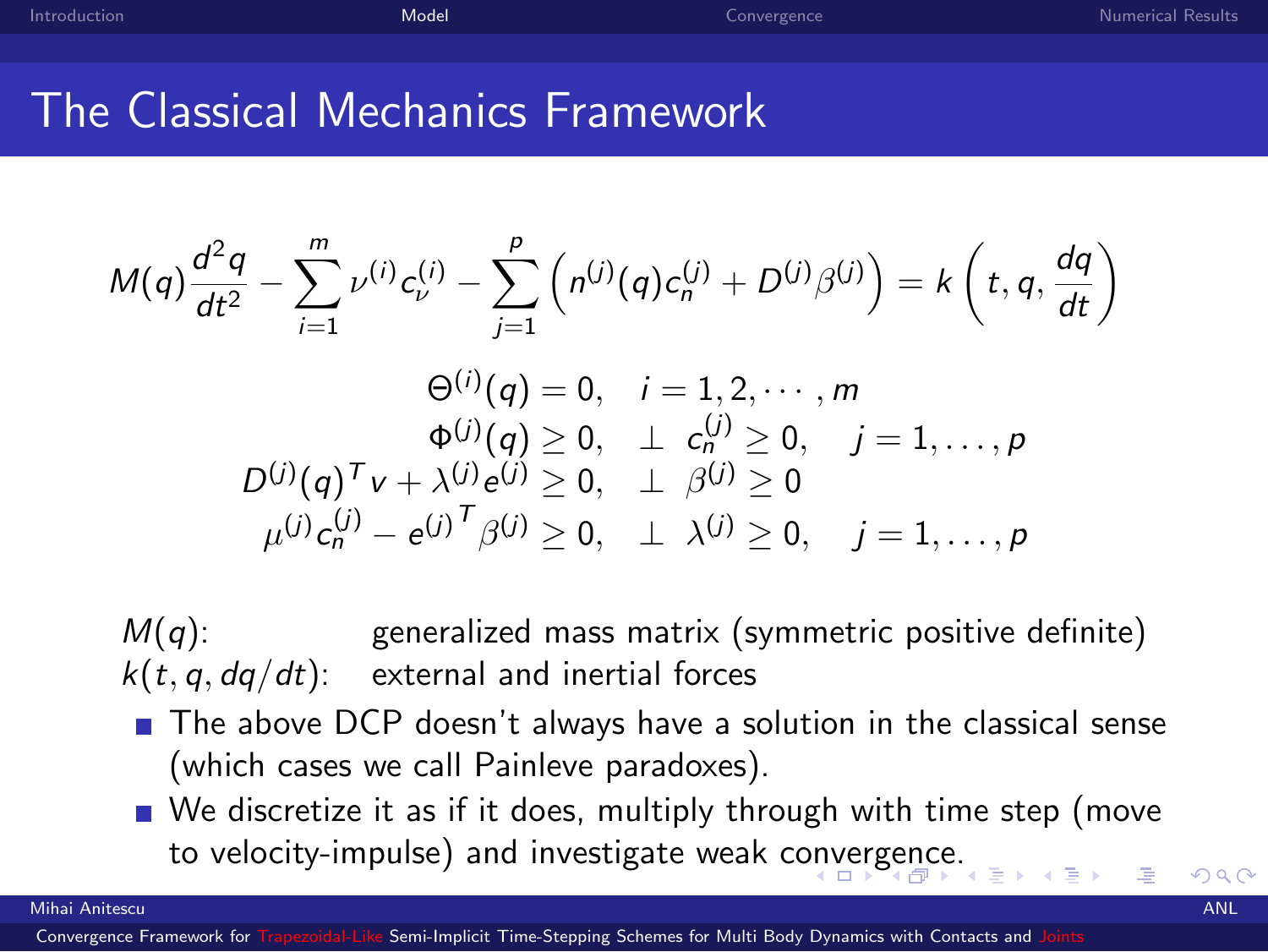| <b>Introduction</b> | Model | Convergence | <b>Numerical Results</b> |
|---------------------|-------|-------------|--------------------------|
|                     |       |             |                          |
|                     |       |             |                          |

## Trapezoidal-like LCP Time-Stepping -(Potra et al.),

Position update,  $\gamma \in [0,1]$ :

<span id="page-5-0"></span>
$$
q^{l+1}=q^{(l)}+h\left((1-\gamma)v^l+\gamma v^{l+1}\right)
$$

Velocity  $v^{l+1}$  is found from the solution of the MLCP  $(\alpha \in [0,1])$ :

$$
\widetilde{M}v^{l+1} - \sum_{i=1}^{m} \nu^{(i)}c_{\nu}^{(i)} - \sum_{j \in \mathcal{A}} (n^{(j)}c_{n}^{(j)} + D^{(j)}\beta^{(j)}) = \widetilde{M}v^{l} + \widetilde{k}
$$
\n
$$
\nu^{(i)T} \left(\alpha v^{(l+1)} + (1 - \alpha)v^{(l)}\right) = 0, i = 1, 2, \dots m
$$
\n
$$
0 \leq \rho^{(j)} := n^{(j)T} \left(\alpha v^{(l+1)} + (1 - \alpha)v^{(l)}\right) \perp c_{n}^{(j)} \geq 0, \quad j \in \mathcal{A}
$$
\n
$$
0 \leq \sigma^{(j)} := \lambda^{(j)}e^{(j)} + D^{(j)T} \left(\alpha v^{(l+1)} + (1 - \alpha)v^{(l)}\right) \perp \beta^{(j)} \geq 0, \quad j \in \mathcal{A}
$$
\n
$$
0 \leq \zeta^{(j)} := \mu^{(j)}c_{n}^{(j)} - e^{(j)^{T}}\beta^{(j)} \perp \lambda^{(j)} \geq 0, \quad j \in \mathcal{A}
$$
\nwhere  $\widetilde{M} = \left(M - \alpha h\widetilde{k}_{v}^{l} - \alpha\gamma h^{2}\widetilde{k}_{q}^{l}\right)$  and\n
$$
\widetilde{k} = h\left((1 - \alpha)k\left(t_{l}, q^{l}, v^{l}\right) + \alpha k\left(t_{l+1}, q^{l}, v^{l}\right)\right) + \alpha h^{2}\widetilde{k}_{q}^{l}v^{l} \geq 0 \implies \text{and}
$$
\n
$$
\widetilde{k} = h\left((1 - \alpha)k\left(t_{l}, q^{l}, v^{l}\right) + \alpha k\left(t_{l+1}, q^{l}, v^{l}\right)\right) + \alpha h^{2}\widetilde{k}_{q}^{l}v^{l} \geq 0 \implies \text{and}
$$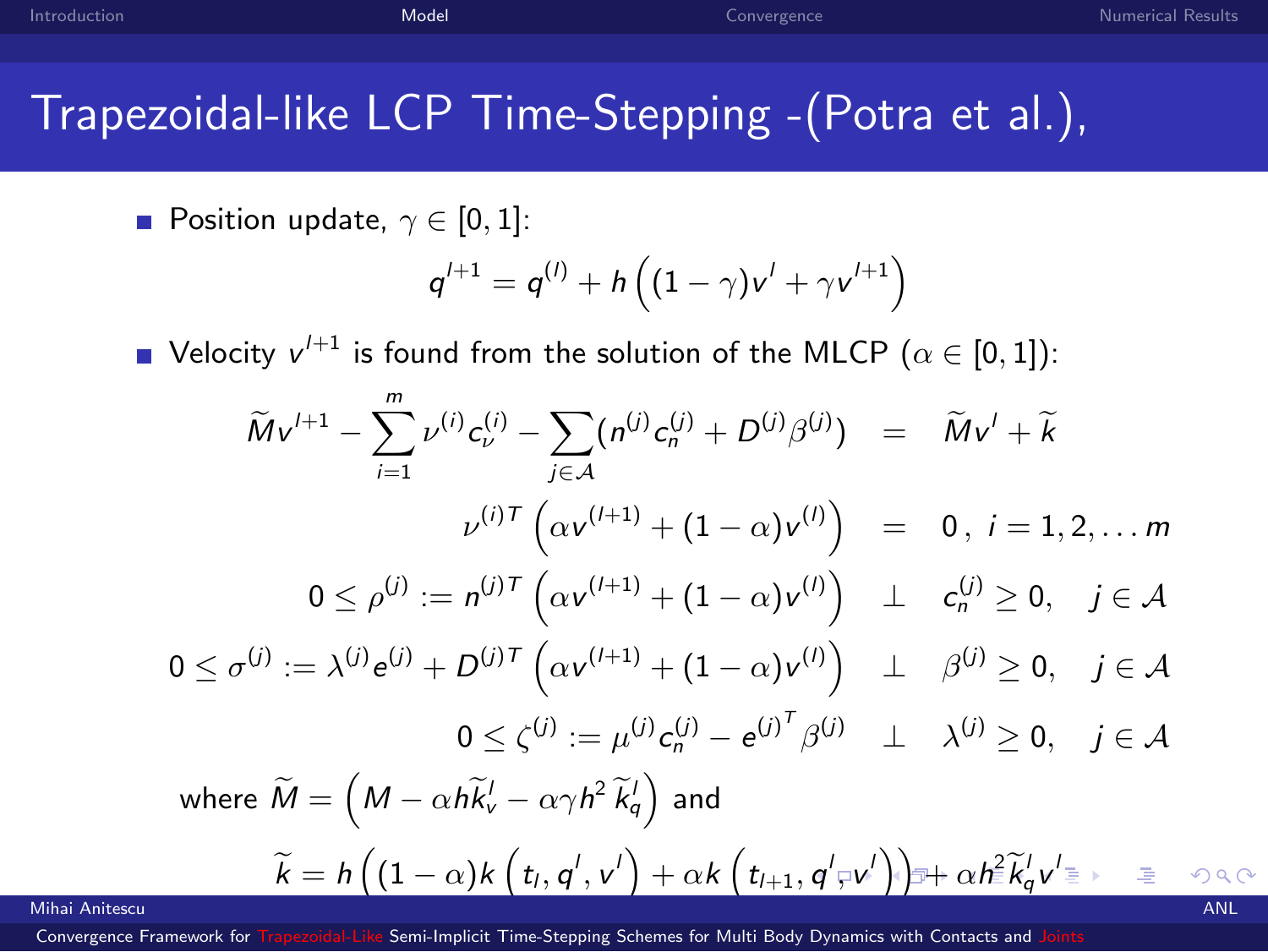# Historical and Computational Considerations for Time-Stepping

- **First described by Stewart and Trinkle, 1996, Anitescu and Potra** (1997-LCP only), with some similarities with past work of Moreau.
- Subsequently dealt with stiffness (Anitescu and Potra, 2002), constraint stabilization (Anitescu and Hart 2006), nonsmooth shapes – polyhedral bodies(Hart, Ph.D thesis, 2007).
- $\blacksquare$  Is not affected by Painleve paradoxes.
- Does not suffer from the stiffness of the compliant contact or spring and dashpot - or its parameter tuning.
- $\blacksquare$  The solution set of the LCP may be nonconvex (though it is always solvable) but optimization-based relaxation may provide efficient approximations especially for slow granular flow simulations (Alessandro Tasora's talk this morning), which are also quite accurate if the flow is slow.

<span id="page-6-0"></span> $290$ 

(□ ) (何 ) (日 ) (日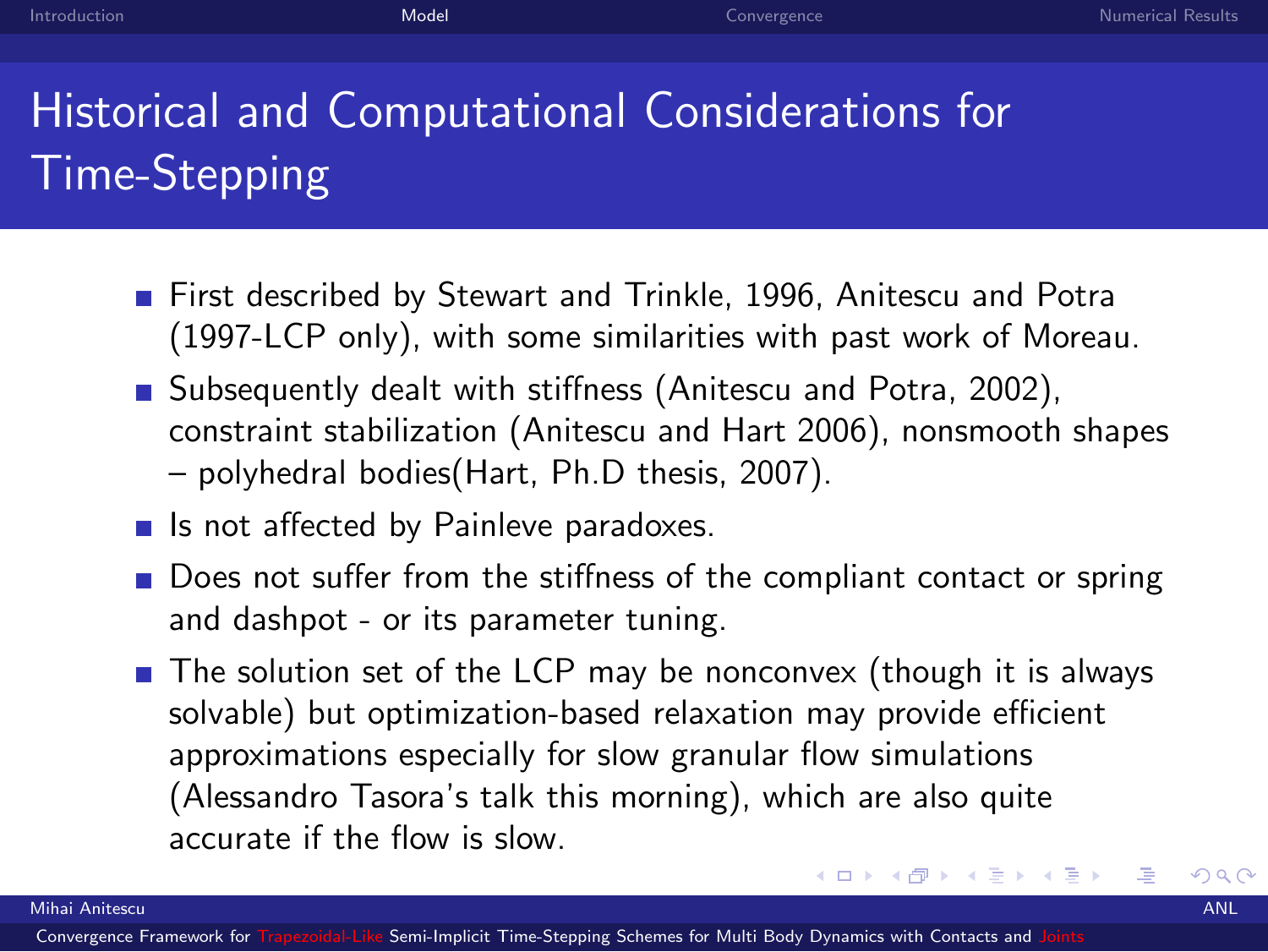| Introduction | Model | Convergence | Numerical Results |
|--------------|-------|-------------|-------------------|
|              |       |             |                   |
|              |       |             |                   |

## Solvability of the Integration Step

**Matrix Form of the Integration Step.** 

$$
\begin{bmatrix}\n\widetilde{M} & -\widetilde{\nu} & -\widetilde{n} & -\widetilde{D} & 0 \\
\widetilde{\nu}^T & 0 & 0 & 0 & 0 \\
\widetilde{n}^T & 0 & 0 & 0 & 0 \\
\widetilde{D}^T & 0 & 0 & 0 & \widetilde{E} \\
0 & 0 & \widetilde{\mu} & -\widetilde{E}^T & 0\n\end{bmatrix}\n\begin{bmatrix}\nv'^{1+1,\alpha} \\
\widetilde{c}_{\nu} \\
\widetilde{c}_{n} \\
\widetilde{\beta} \\
\widetilde{\lambda}\n\end{bmatrix} - \begin{bmatrix}\n\widetilde{M}v' + \alpha \widetilde{k} \\
0 \\
0 \\
0 \\
0\n\end{bmatrix} = \begin{bmatrix}\n0 \\
0 \\
\widetilde{\rho} \\
\widetilde{\beta} \\
\widetilde{\zeta}\n\end{bmatrix}
$$
\nwhere  $v'^{1+1,\alpha} = \alpha v'^{1+1} + (1-\alpha)v'.$ 

■ Solvability.

Theorem (Anitescu, Potra 97, applied for  $\alpha = 0$  but also here) If the matrix  $\tilde{M}$  is positive definite, then the solution set  $\mathcal{L}(q^l, v^l, h, \tilde{k}, \alpha)$ of the above mixed LCP is nonempty. A solution can be found by Lemke's algorithm.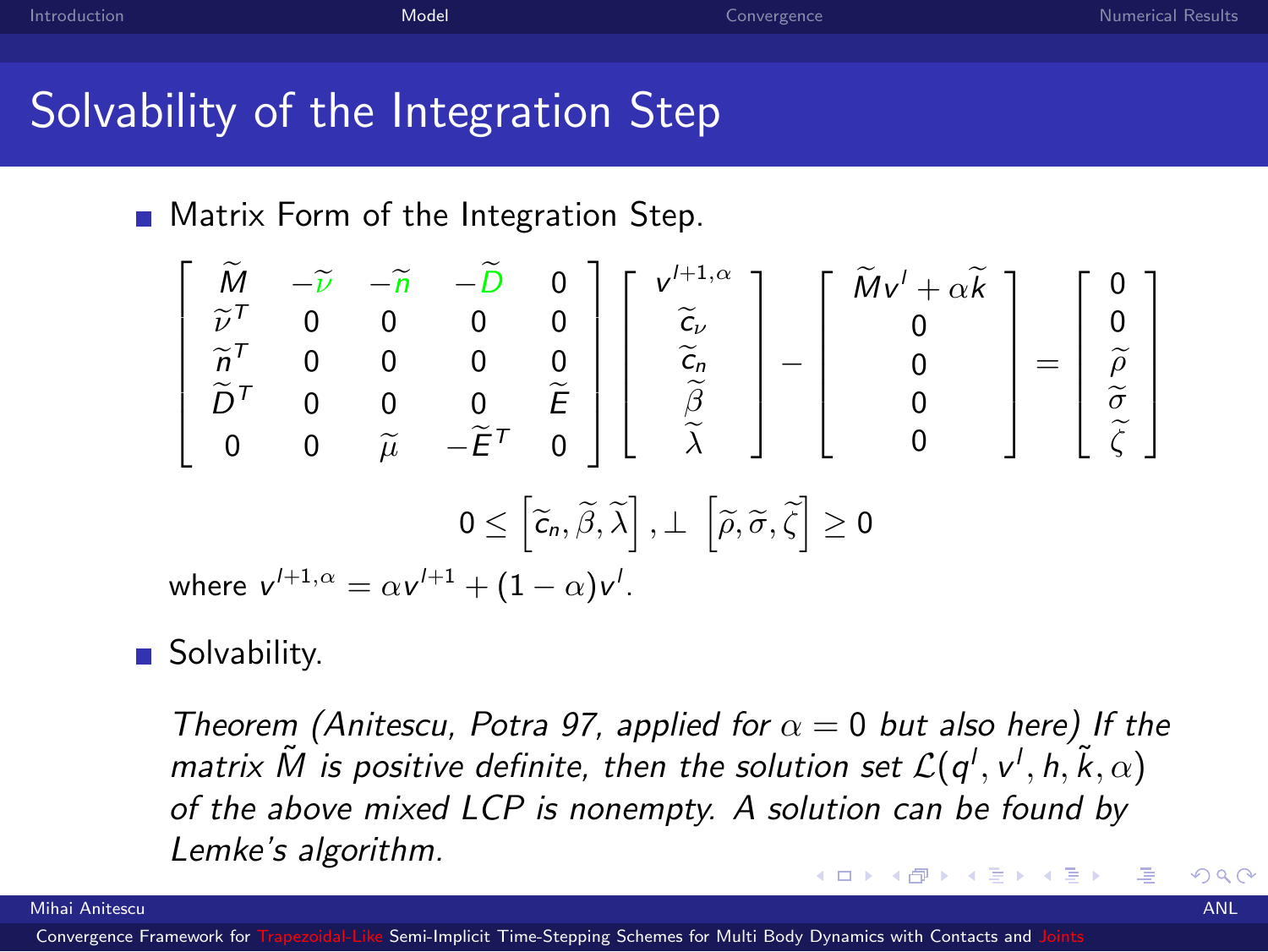| Introduction      | Model | Convergence | <b>Numerical Results</b> |
|-------------------|-------|-------------|--------------------------|
|                   |       |             |                          |
| Simulations-UMBRA |       |             |                          |

- The trapezoidal method was implemented in UMBRA, an industrial strength package for multibody dynamics simulations.
- **Umbra software package built at Sandia National Laboratories by** Eric Gottlieb, Fred Oppel, and Patrick Xavier. The software is now distributed and maintained by Orion, Inc, in Albuquerque, NM.

4 D F

Simulations at webpage of Jeff Trinkle.

<span id="page-8-0"></span> $QQ$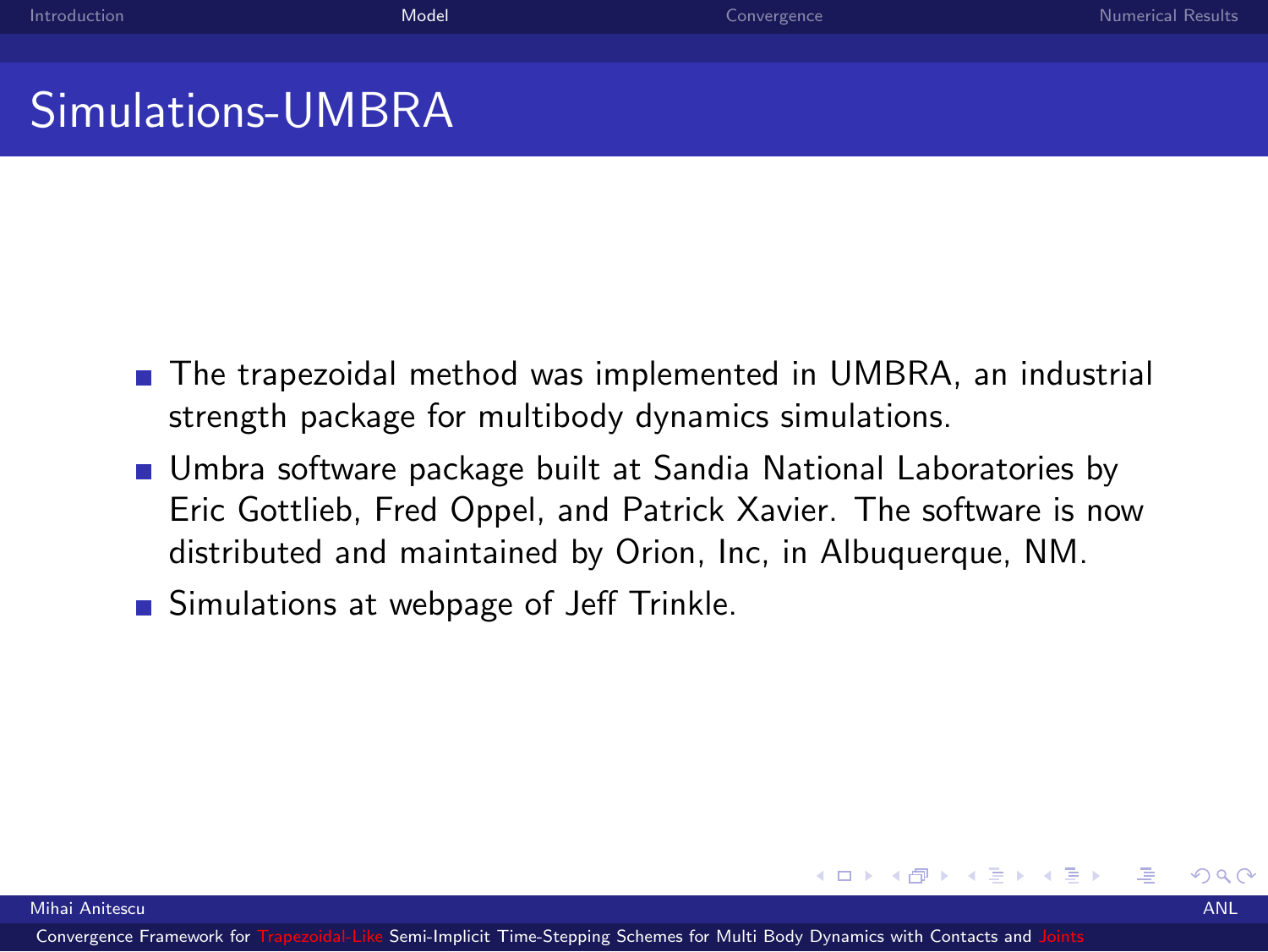## What is the big deal with convergence for joint constraints?

- The original proof by Stewart was predicated heavily on a friction cone being properly pointed, and its extension to the joint case is non-trivial.
- Of course one could reduce the joints by changing parameterization.This is an incredibly costly process at times, since it involves a nonlinear solve at every step. It is the reason we study DAEs as opposed to pure ODEs.
- <span id="page-9-0"></span>■ We prove convergence of time-stepping schemes, as actually implemented.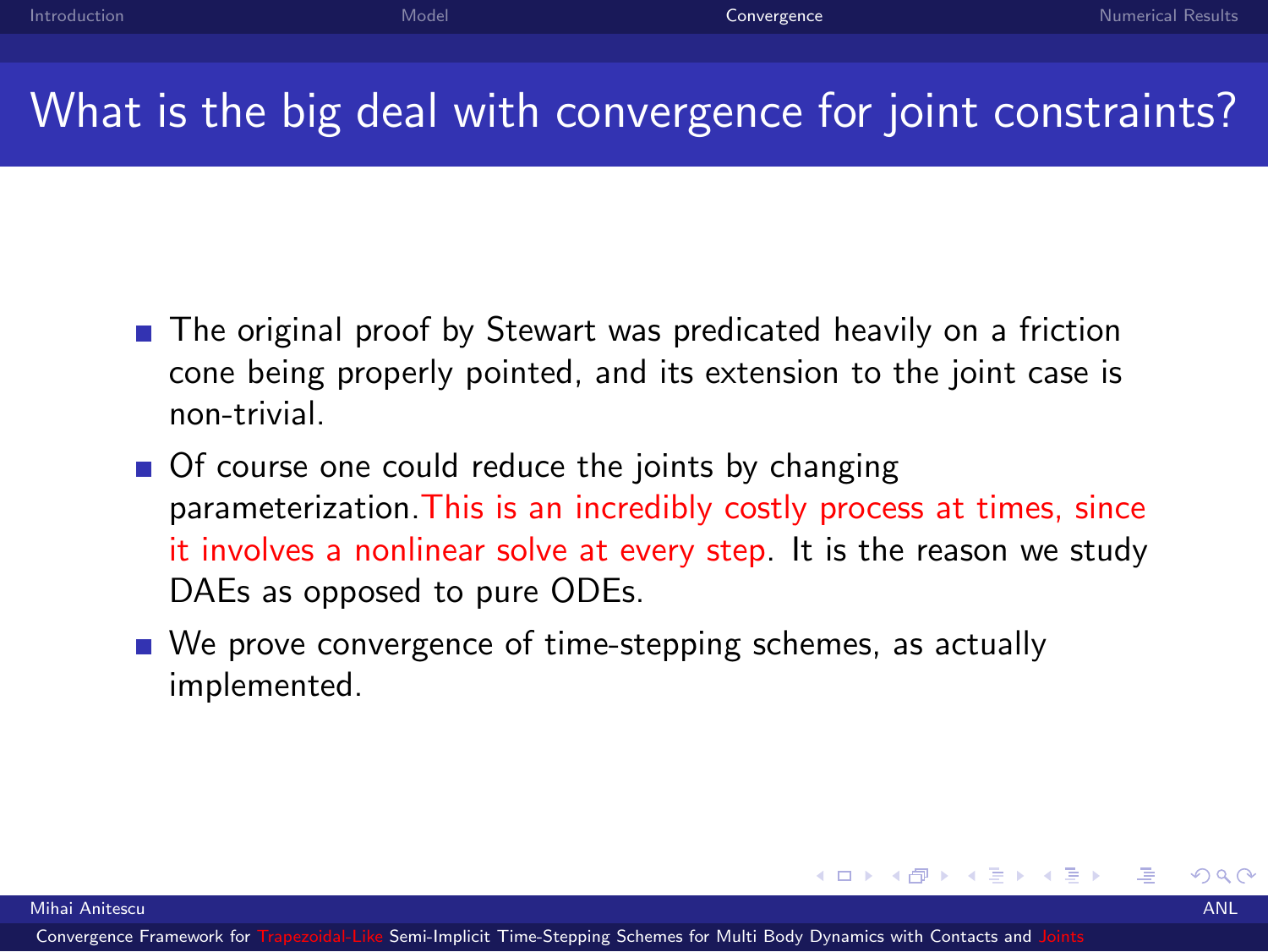## Strong Formulation in Terms of Friction Cone

$$
\frac{dq}{dt} = v
$$
\n
$$
M\frac{dv}{dt} = k(q, v) + \rho
$$
\n
$$
\Theta^{(i)}(q) = 0, \quad i = 1, 2, ..., m
$$
\n
$$
\Phi^{(j)}(q) \ge 0, \quad j = 1, ..., p
$$
\n
$$
\rho(t) = \bar{\rho}(t) + \sum_{j=1}^{p} \rho^{(j)}(t) \in \mathcal{FC}(q)
$$
\n
$$
\bar{\rho}(t) \in \text{span}\{\nu^{(i)}(q(t)) : i = 1, ..., m\}
$$
\n
$$
||\rho^{(j)}||\Phi^{(j)}(q) = 0, \quad j = 1, 2, ..., p
$$

We cannot expect that the velocity is even continuous. Therefore, we must consider a weak form of the differential inc[lus](#page-9-0)i[on](#page-11-0)[ab](#page-10-0)[o](#page-11-0)[ve](#page-8-0)[.](#page-9-0)

Mihai Anitescu ANL

Convergence Framework for Trapezoidal-Like [Semi-Implicit Time-Stepping Schemes for Multi Body Dynamics with Contacts and](#page-0-0)

<span id="page-10-0"></span> $QQ$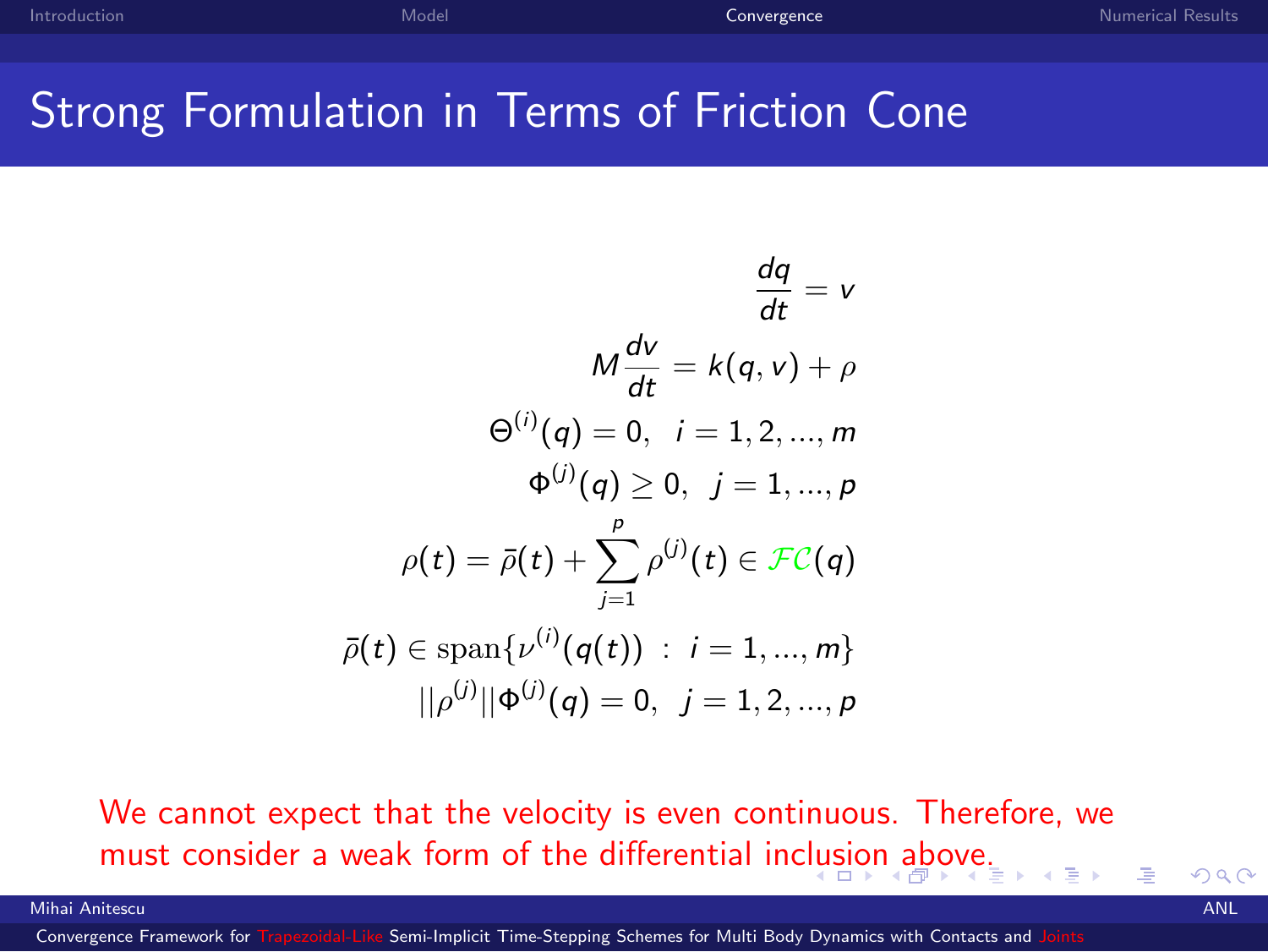| Introduction |      | Model | Convergence | Numerical Results |
|--------------|------|-------|-------------|-------------------|
|              |      |       |             |                   |
| .            | mira |       |             |                   |

Measure Differential Inclusions

We must assign a meaning to inclusions of the form

$$
M\frac{dv}{dt}-k(q,v)\in \mathcal{FC}(q).
$$

**Definition (Stewart, 1998).** If  $v$  is a function of bounded variation and  $K(\cdot)$  is a convex-set valued mapping we say that v satisfies the differential inclusion

$$
\frac{dv}{dt}\in K(t),
$$

if, for all continuous  $\Phi \geq 0$  with compact support, not identically 0, we have that

$$
\frac{\int \Phi(t) d\nu(t)}{\int \Phi(t) dt} \in \bigcup_{\tau: \Phi(\tau) \neq 0} K(\tau).
$$

Mihai Anitescu ANL

<span id="page-11-0"></span>イロト イ母ト イヨト イヨト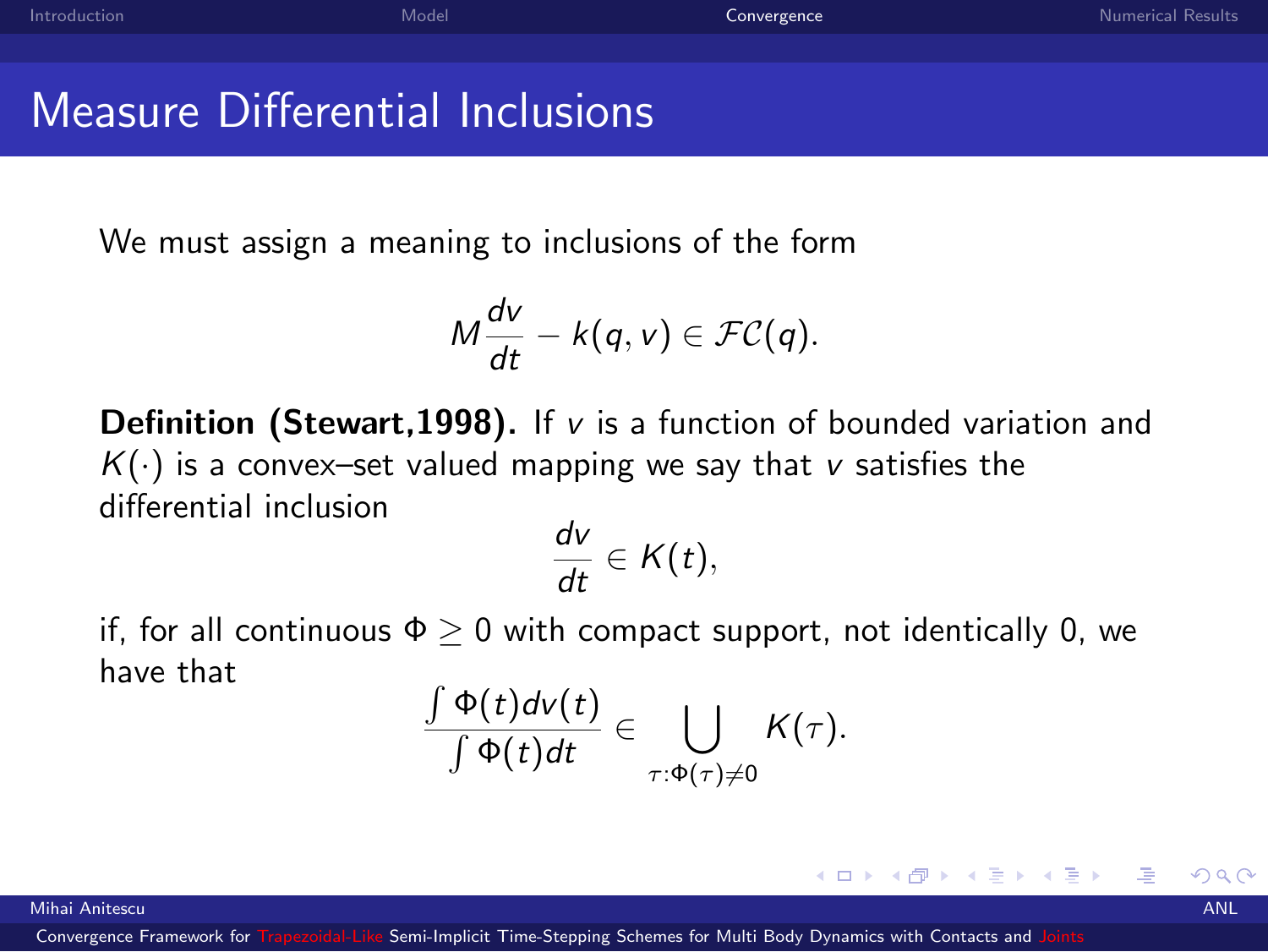[Introduction](#page-1-0) **[Model](#page-3-0) [Convergence](#page-9-0) Convergence** Convergence Convergence [Numerical Results](#page-21-0)

## Pointed Friction Cone

- closed cone  $K \in \mathbb{R}^n$  is pointed if it does not contain any proper linear subspace (has truly a point at 0).
- Main convergence tool in all MDI convergence proofs (Stewart 98, 00, Anitescu 06) Theorem 4 (Stewart 1998b) Suppose that  $q_{\hat{p}}(\cdot)$  are continuous,  $v_{\hat{n}}(\cdot)$  have uniformly bounded variation and  $k_{\hat{n}}(\cdot)$  are uniformly bounded, all on [0, T], and  $q_{\hat{p}}(\cdot) \rightarrow q(\cdot)$  uniformly,  $v_{\hat{n}}(\cdot) \rightarrow v(\cdot)$  pointwise a.e. and  $k_{\hat{n}}(\cdot) \rightarrow k(\cdot)$  pointwise a.e. Suppose also that  $K: \mathbb{R}^n \Rightarrow \mathcal{C}(\mathbb{R}^n)$  has closed graph, min  $\{||z|| \mid |z \in K(w)\}$ is uniformly bounded and  $K(w)$  is pointed for all  $w \in \mathbb{R}^n$ . Then if

$$
\frac{d v_{\hat{n}}}{dt}(t) \in K(q_{\hat{n}}(t)) - k_{\hat{n}}(t)
$$

for all  $\hat{n}$ , the limit satisfies

<span id="page-12-0"></span>
$$
\frac{dv}{dt}(t) \in K(q(t)) - k(t).
$$

Here  $C(\mathbb{R}^n)$  $C(\mathbb{R}^n)$  $C(\mathbb{R}^n)$  $C(\mathbb{R}^n)$  $C(\mathbb{R}^n)$  denotes all the closed and conv[ex](#page-11-0) [su](#page-13-0)b[set](#page-12-0)[s](#page-13-0) [o](#page-8-0)[f](#page-9-0)  $\mathbb{R}^n$ [.](#page-8-0)

Mihai Anitescu ANL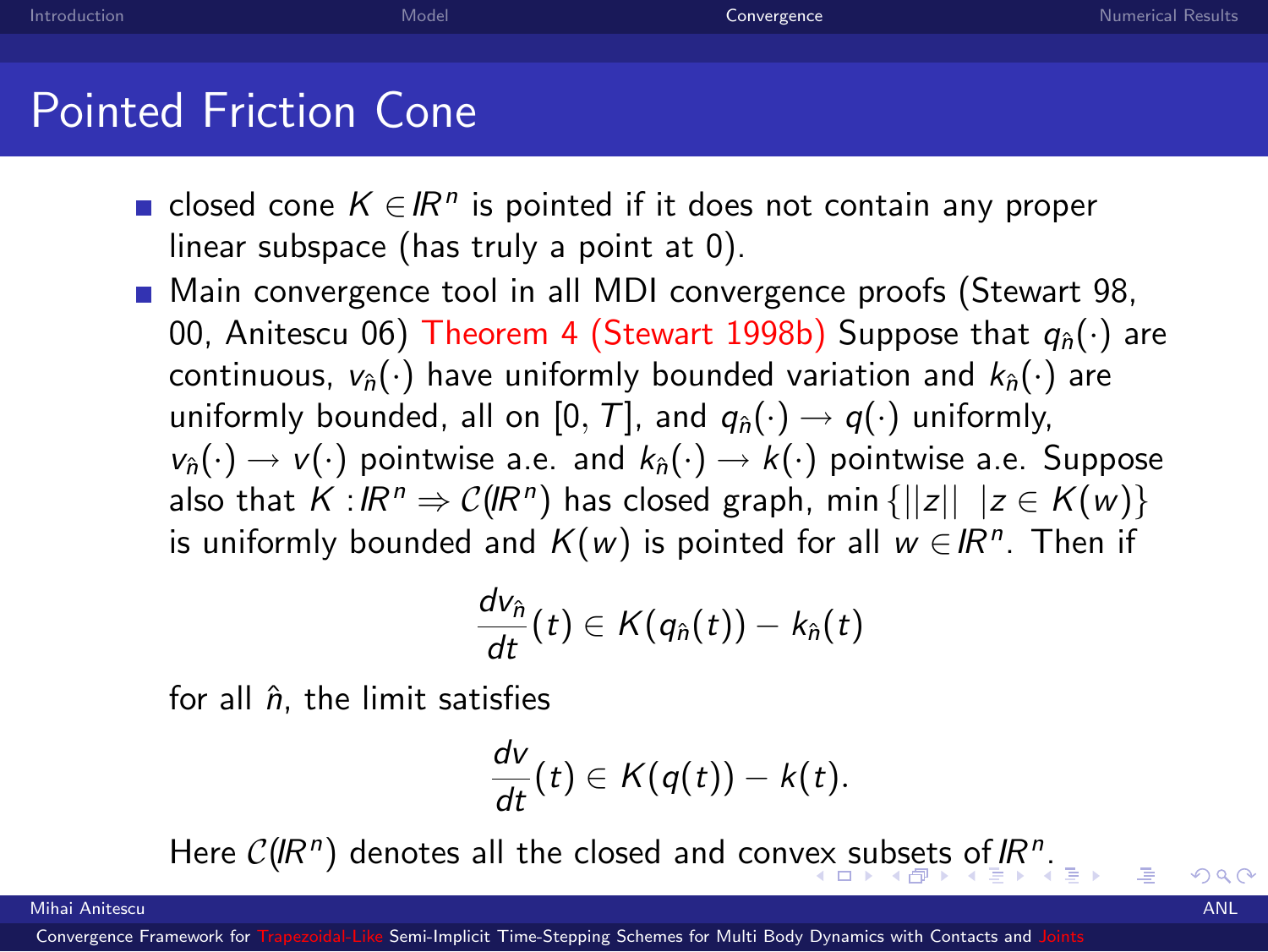| <b>Introduction</b> | Model | Convergence | Numerical Results |
|---------------------|-------|-------------|-------------------|
|                     |       |             |                   |

## The Joint Constrained Friction Cone

Corresponding to each contact define

$$
\mathcal{FC}^{(j)}(q) = \left\{ z = \tilde{\nu} \tilde{c}_{\nu} + n^{(j)} c_n^{(j)} + \bar{D}^{(j)} \beta^{(j)} \middle| c_n^{(j)} \ge 0, \ ||\beta^{(j)}||_2 \le \mu^{(j)} c_n^{(j)} \right\}
$$

and the total friction cone

$$
\mathcal{FC}(q) = \sum_{\Phi^{(j)}(q) = 0} \mathcal{FC}^{(j)}(q).
$$

 $\blacksquare$  In a similar fashion define the polyhedral approximation

<span id="page-13-0"></span>
$$
\widehat{{\mathcal F}{\mathcal C}}(q)=\sum_{\Phi^{(j)}(q)=0}\widehat{{\mathcal F}{\mathcal C}}^{(j)}(q).
$$

where  $\widehat{\mathcal{FC}}^{(j)}(q)$ 

$$
\widehat{FC}^{(j)}(q) = \left\{ z = \widetilde{\nu} \widetilde{c}_{\nu} + n^{(j)} c_n^{(j)} + D^{(j)} \beta^{(j)} \middle| c_n^{(j)}, \beta^{(j)} \ge 0, \ ||\beta^{(j)}||_1 \le \mu^{(j)} c_n^{(j)} \right\}.
$$

None can be pointed – they contain the ra[nge](#page-12-0) [of](#page-14-0) $\tilde{\nu}_{\text{eq}}$ 

#### Mihai Anitescu ANL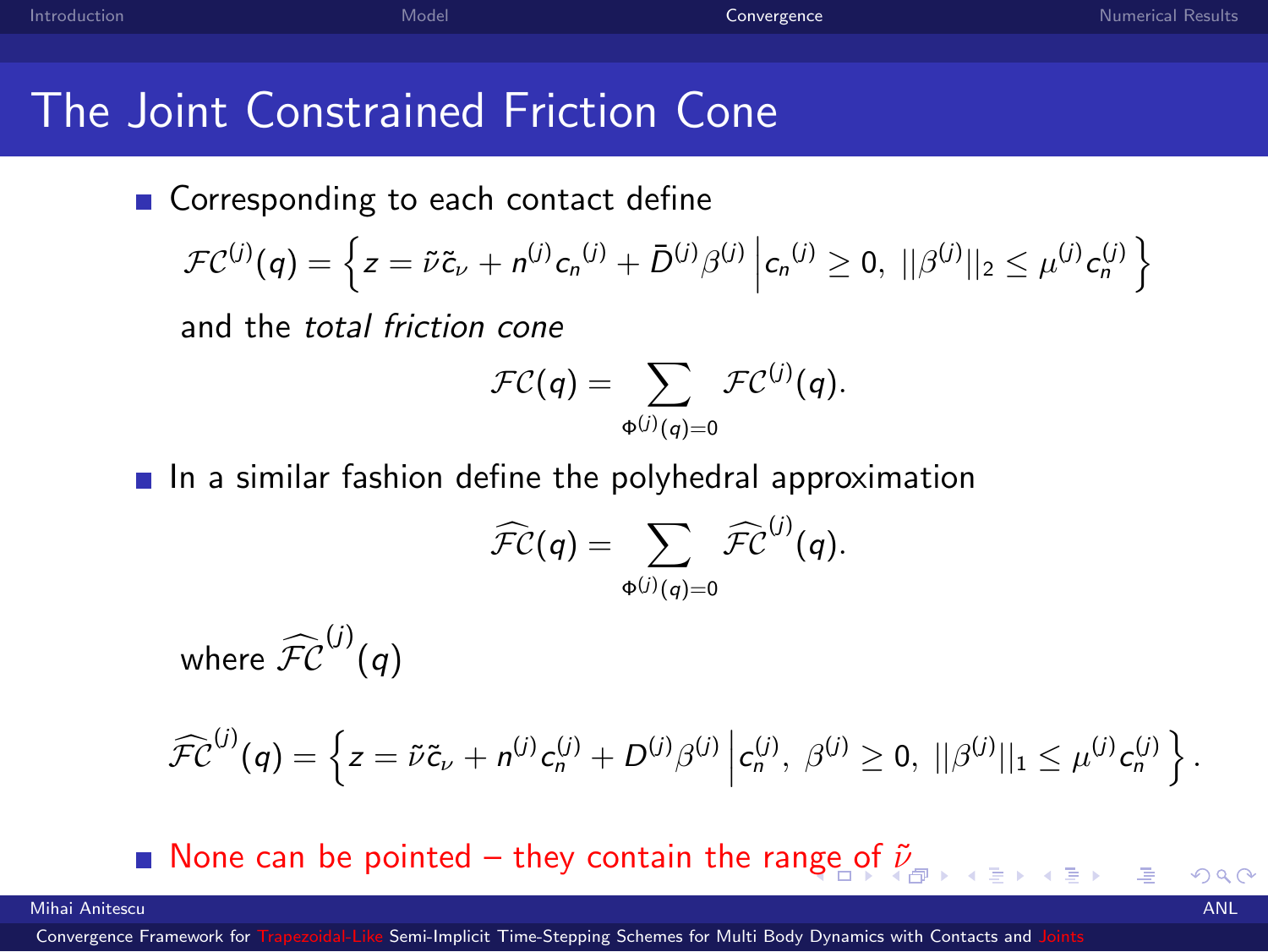## How does a mathematician solve a problem?

- A physicist and a mathematician sit in a faculty lounge. Suddenly, the coffee machine catches on fire.
- The physicist grabs a bucket and leaps towards the sink, fills the bucket with water and puts out the fire.
- Second day, the same two sit in the same lounge. Again, the coffee machine catches on fire.
- **This time, the mathematician grabs the bucket and hand it to the** physicist, and reduces the problem to a previously solved one.
- **This is our approach:** We hand the bucket to Theorem 4.

<span id="page-14-0"></span>イロト イ母ト イヨト イヨ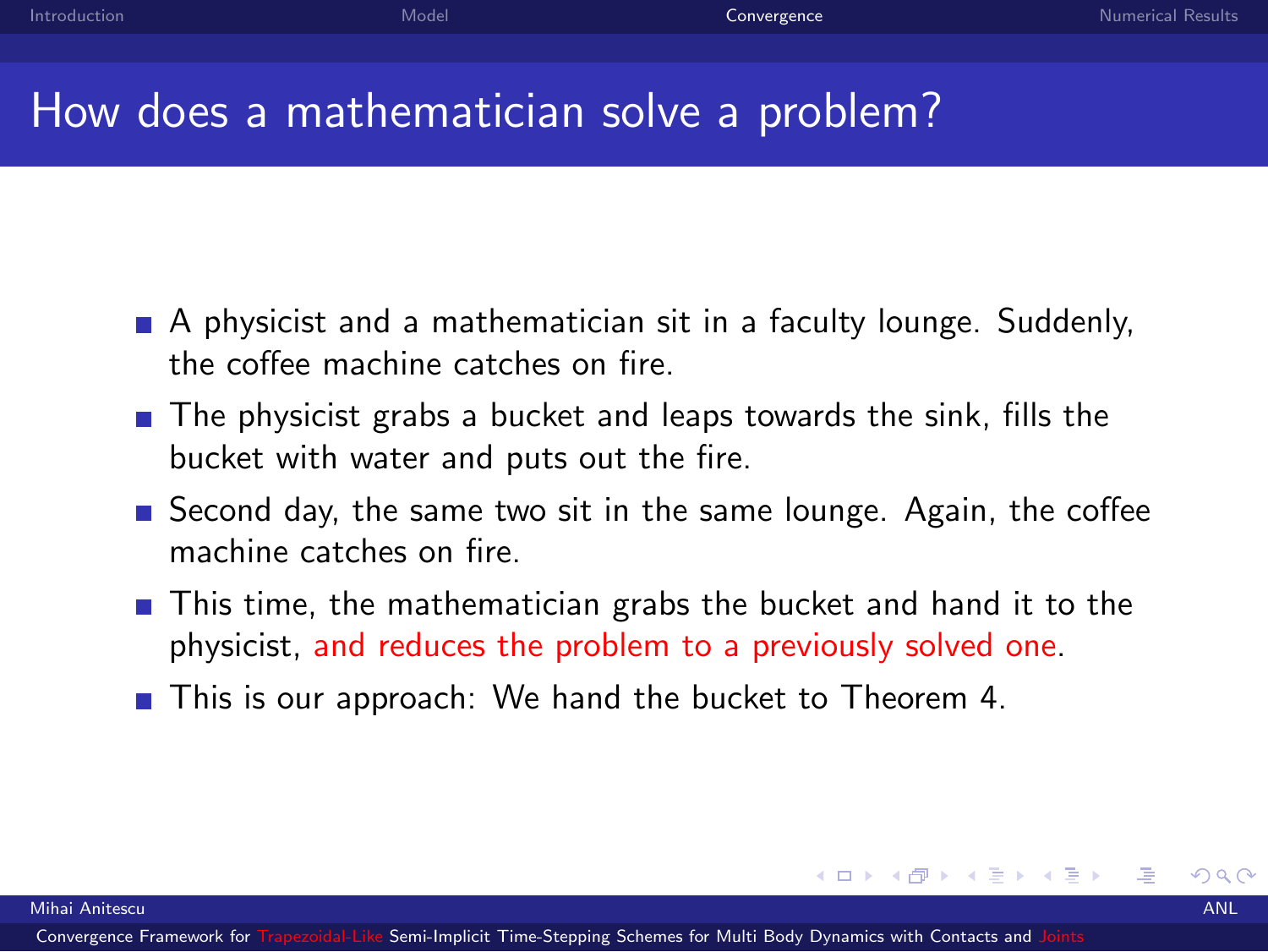| Introduction | Model | Convergence | <b>Numerical Results</b> |
|--------------|-------|-------------|--------------------------|
|              |       |             |                          |
|              |       |             |                          |

## Reduced Friction Cone. Regularity Assumption.

**■** The Reduced Friction Cone (Gavrea, Ph.D. thesis). where  $\tilde{\nu}_\perp(q)$  is the orthogonal complement of  $\tilde{\nu}(q)$ .

$$
\mathcal{FC}_r(q) := (\tilde{\nu}_{\perp}(q))^T \mathcal{FC}(q) = \left\{ (\tilde{\nu}_{\perp}(q))^T z \ : \ z \in \mathcal{FC}(q) \right\}
$$

- We assume that the friction cone is uniformly pointed:  $\tilde{\nu}(q)$  has a lowest singular value bounded away from 0, and the angle between any two vectors in  $FC_r(q)$  is bounded away from  $\pi$ .
- **Equivalent to**

$$
\exists c_{\mathcal{FC}}>0, \text{ such that } \tilde{c}_n, \tilde{\beta}\geq 0, \text{ and } z=\tilde{\nu}\tilde{c}_{\nu}+\tilde{n}\tilde{c}_n+\tilde{D}\tilde{\beta}\in \mathcal{FC}(q).
$$
  

$$
\Rightarrow ||(\tilde{c}_{\nu}, \tilde{c}_n, \tilde{\beta})|| \leq c_{\mathcal{FC}}||z||
$$

4 0 8

- 4母 ▶ - 4店 ▶ - 4店

with  $c_{\mathcal{FC}}$  uniformly bounded.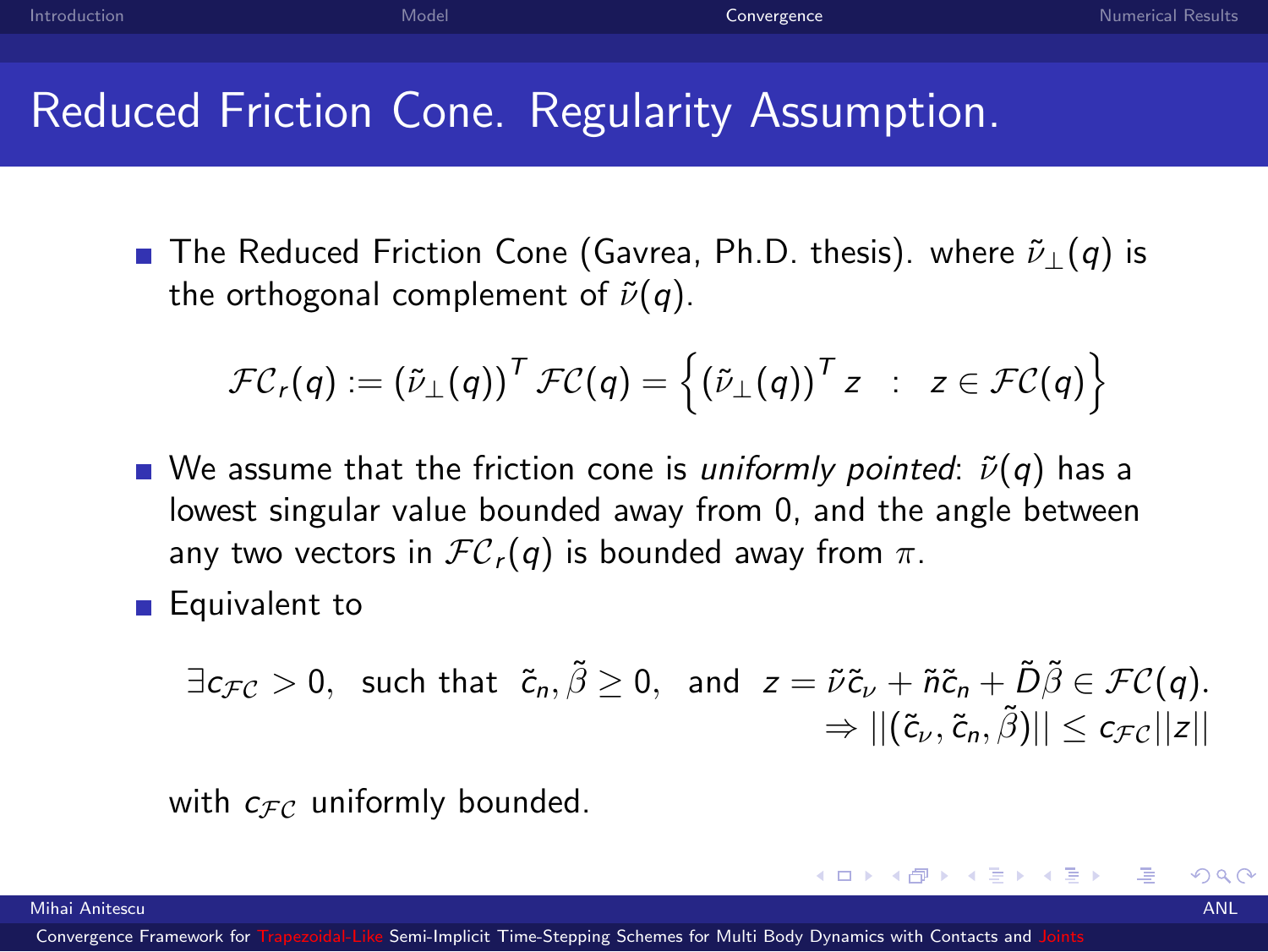## Solution of MDI reduced cone problem

We say that  $q(t)$ ,  $w(t)$  is a reduced weak solution on [0, T] if  $\blacksquare$  w( $\cdot$ ) is a function of bounded variation on [0, T]. 2  $q(\cdot)$  is an absolutely continuous function that satisfies

$$
q(t) = q(0) + \int_0^t \widetilde{\nu}_\perp(q(\tau))w(\tau)d\tau, \text{ for } t \in [0, T].
$$

**3** The measure  $dw(t)$  must satisfy

$$
\left((\widetilde{\nu}_{\perp}(q))^T M \widetilde{\nu}_{\perp}(q)\right) \frac{dw}{dt} = k_{w,\perp}(t, q, w) \in \mathcal{FC}_r(q),
$$
  

$$
k_{w,\perp}(t, q, w) \stackrel{\Delta}{=} (\widetilde{\nu}_{\perp}(q))^T k_w(t, q, w)
$$
  

$$
k_w(t, q, w) \stackrel{\Delta}{=} k(t, q, \widetilde{\nu}_{\perp}(q)w) - M\left(\left(\frac{\partial}{\partial q}(\widetilde{\nu}_{\perp}(q)w)\right) \widetilde{\nu}_{\perp}(q)w\right)
$$

 $\Phi^{(j)}(q) \geq 0, j = 1, ..., p.$ 5 Lemma: q, w solve MDI reduced problem  $\Leftrightarrow$  q, w solve MDI original problem. ( □ ) ( / / ) ( ) } (

Mihai Anitescu ANL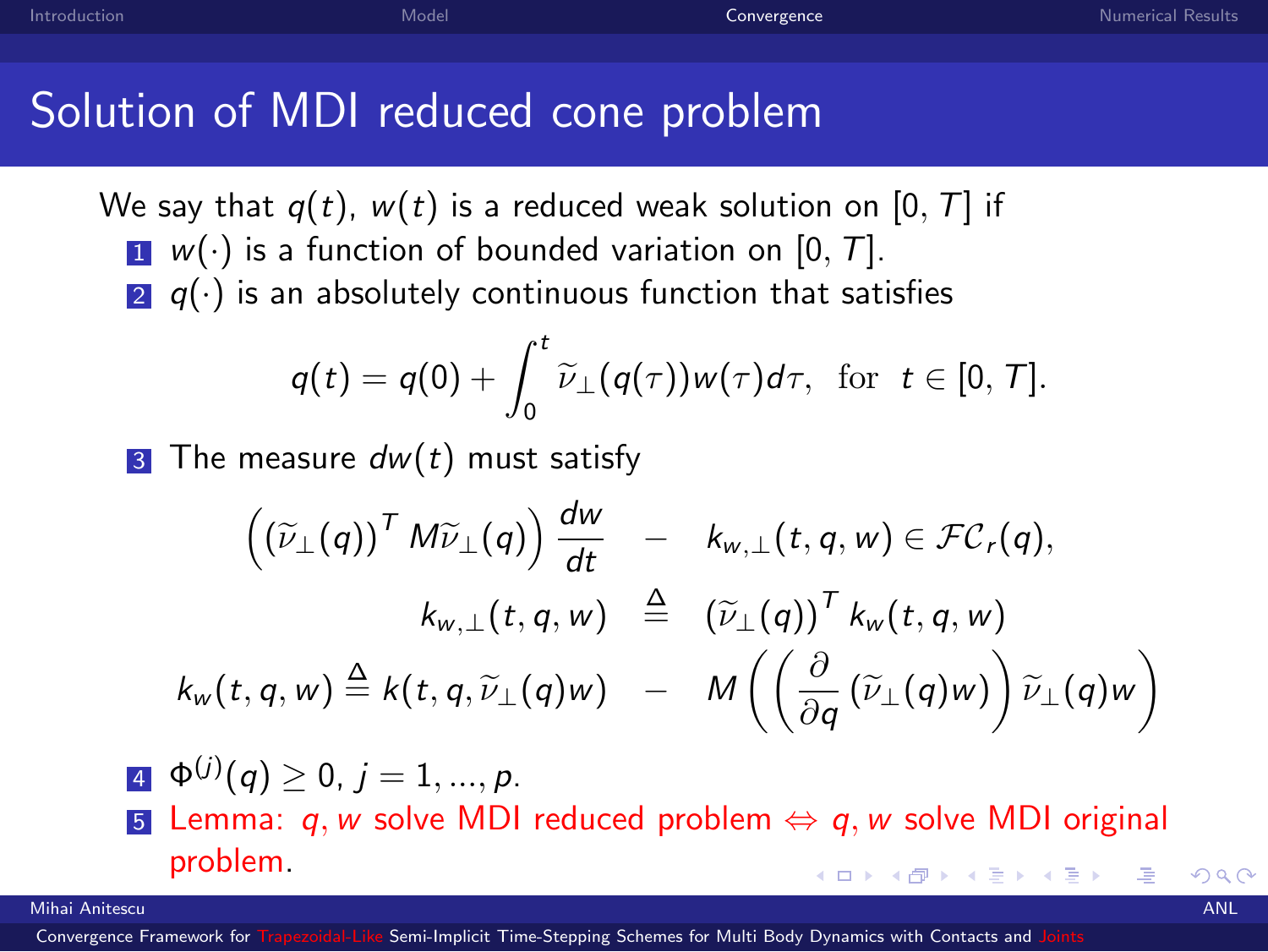## Uniform Boundedness of the Numerical Velocities

### **Assumptions**

- $\blacksquare$  The generalized mass matrix M is constant.
- **The number of collisions is uniformly upper bounded as**  $h \rightarrow 0$ **.**
- **The friction cone**  $FC(q)$  **is uniformly pointed.**
- The applied forces are inertial  $+$  at most linear growth:

$$
k(t, q, v) = F(v)v + k_1(t, q, v), \text{ where } F(v) \text{ is skew-symmetric,}
$$
  

$$
k_1(t, q, v) \leq c_1 + c_2||q|| + c_3||v||.
$$

We use  $\widetilde{k}_q^l = \widetilde{k}_{1q}^l, \; \widetilde{k}_v^l = F(v^l) + \widetilde{k}_{1v}^l$  with  $\widetilde{k}_{1q}^l, \; \widetilde{k}_{1v}^l$  uniformly bounded. The parameter  $\alpha$  satisfies

$$
\frac{1}{2} \leq \alpha \leq 1.
$$

### ■ Conclusion

The numerical velocities  $v^{l,h}$  are uniformly bounded as  $h \to 0$ .

### Mihai Anitescu ANL

Convergence Framework for Trapezoidal-Like [Semi-Implicit Time-Stepping Schemes for Multi Body Dynamics with Contacts and](#page-0-0)

イロト イ押ト イヨト イヨト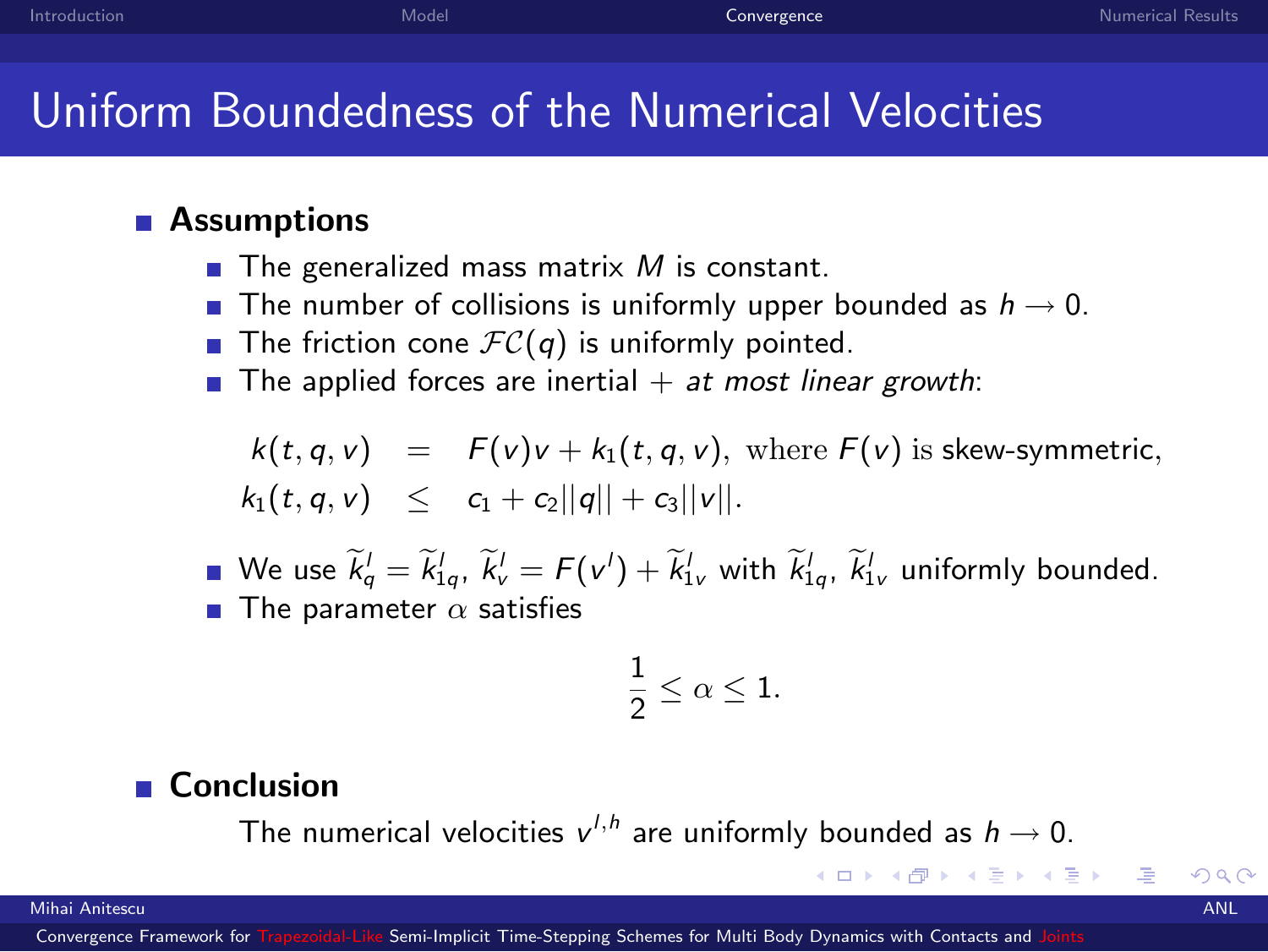| Introduction | Model | Convergence | <b>Numerical Results</b> |
|--------------|-------|-------------|--------------------------|
|              |       |             |                          |

## Numerical Positions and Velocities

We define:

Numerical velocity sequence,  $v^{h,\alpha}(\cdot)$ ,

 $v^{h,\alpha}(t) = \begin{cases} (1-\alpha)v^{l,h} + \alpha v^{l+1,h} & \text{if no collision in } (t_l, t_{l+1}] \text{ and } t \in (t_l, t_{l+1}] \end{cases}$  $v^{l+1,h}$  if collision in  $(t_l,t_{l+1}]$  and  $t \in (t_l,t_{l+1}]$ 

Numerical position sequence  $q^{h,\gamma}(\cdot)$ ,

$$
q^{h,\gamma}(t)\big|_{t\in[t_1,t_{l+1}]} = \text{ linear interpolant of } (t_l,q^{l,h}), (t_{l+1},q^{l+1,h})
$$

### Obtaining convergent subsequences

- Uniform bound for the numerical velocities  $\Rightarrow$  existence of a uniform convergent position subsequence.
- Uniform pointedness of the reduced friction cone  $FC_r$   $\Rightarrow$  existence of a pointwise convergent velocity subsequence.

メロメ メ母メ メミメ メミメー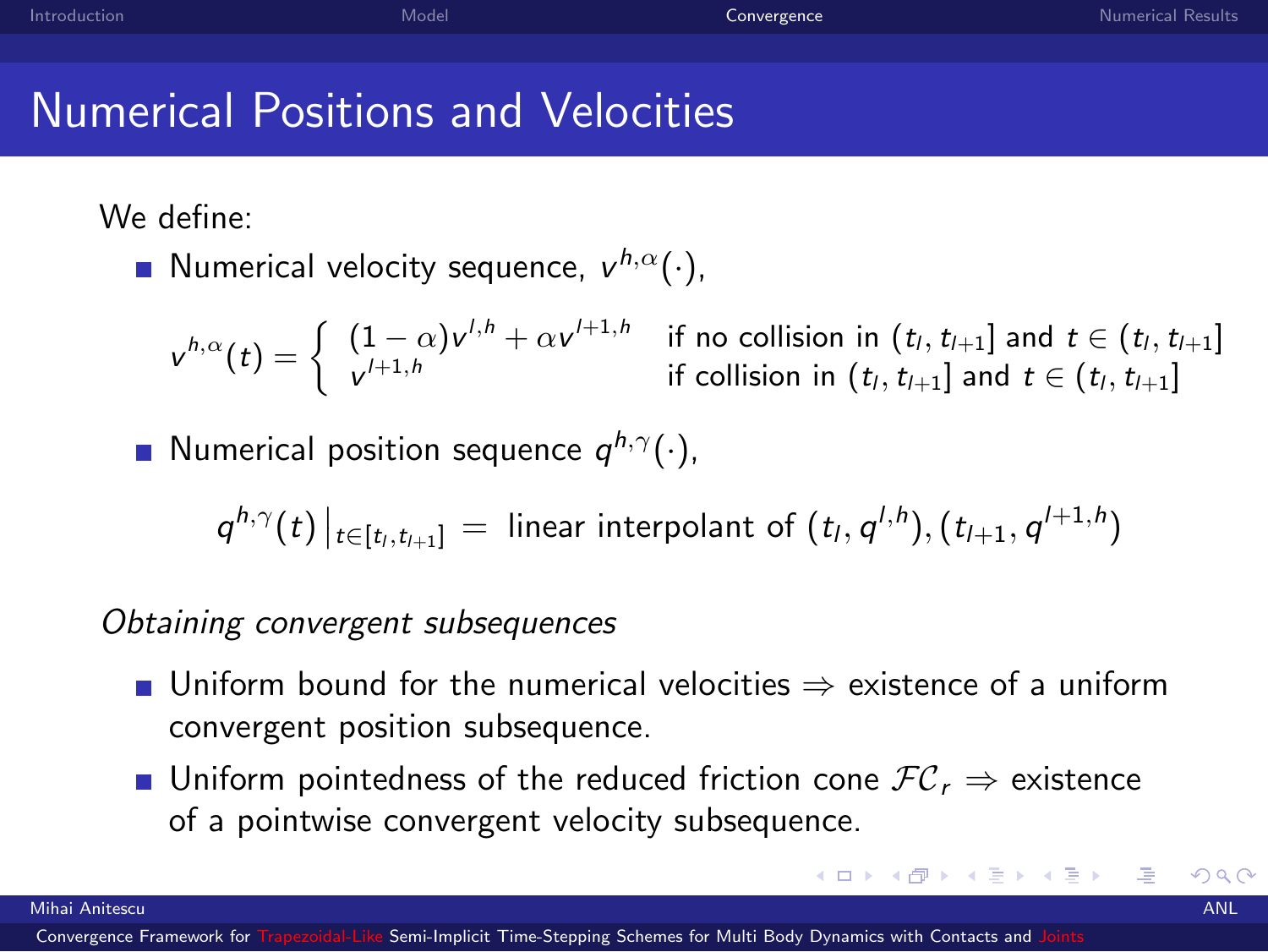| Introduction | Model | Convergence | <b>Numerical Results</b> |
|--------------|-------|-------------|--------------------------|
|              |       |             |                          |
|              |       |             |                          |

## What is the big deal with the definition of velocities?



- We have not been able to prove or disprove bounded variation of  $v^h$ . However, behavior of the numerical velocities suggests the latter (see-saw velocity profile). If amplified numerically by Coriolis ... But we could not find any such example at the moent.
- On the positive, we have been able to prove bounded variation of  $v^{h,\alpha}$ , and numerical results also suggest that its bounded variation is  $O(1)$  smaller than the one of  $v^{h,l}$ .

Mihai Anitescu ANL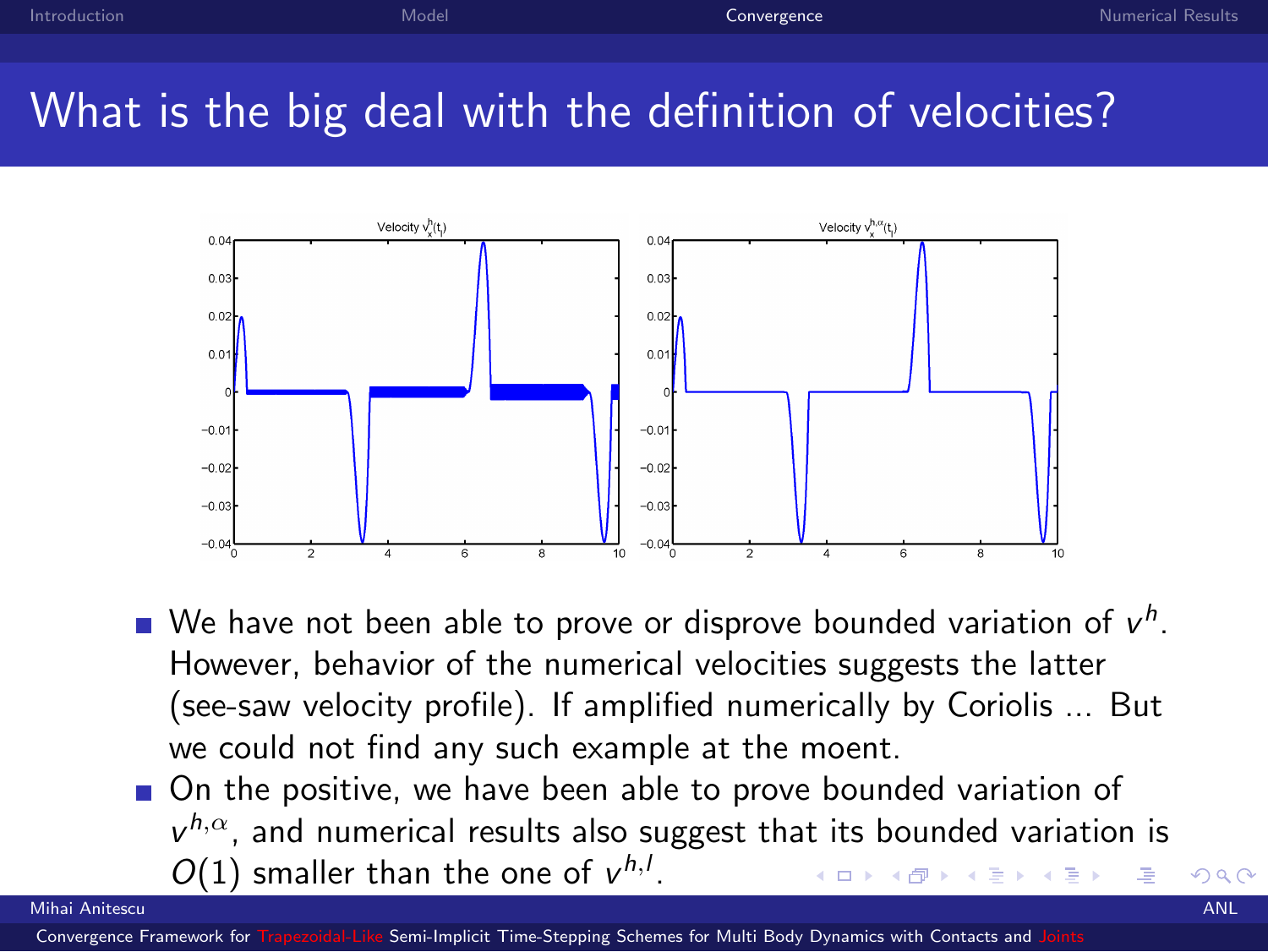## The Convergence Result

Assumptions  $(1/2 < \alpha < 1, \gamma \in [0,1])$ .

- $\blacksquare$  The mass matrix M is a constant, symmetric positive definite matrix.
- The constraint data  $\tilde{\nu}(q)$ ,  $\tilde{n}(q)$ ,  $\tilde{D}(q)$  is sufficiently smooth.
- The number of collisions is uniformly upper bounded as  $h \rightarrow 0$ . All collision are plastic.
- The external forces  $k_1(t, q, v)$  increase at most linearly with the velocity and position. The approximations  $k_{1q}$ ,  $k_{1v}$  are bounded.
- **The friction cone**  $FC(\cdot)$  **is uniformly pointed.**

**Conclusion.** There exists a subsequence  $h_k \to 0$ , such that:

$$
\blacksquare \; q^{\gamma, h_k}(\cdot) \to q(\cdot) \text{ uniformly in } [0, T],
$$

$$
\blacksquare \ \mathsf{v}^{\alpha,h_k}(\cdot) \to \mathsf{v}(\cdot) \ \text{pointwise a.e. in } [0,T],
$$

 $d v^{\alpha, h_k}(\cdot) \to d v(\cdot)$  weak $^*$  as Borel measures in [0, T], and every  $(q(\cdot), v(\cdot))$  is a solution of the corresponding MDI.

<span id="page-20-0"></span>メロメ メ都 メメ きょくきょ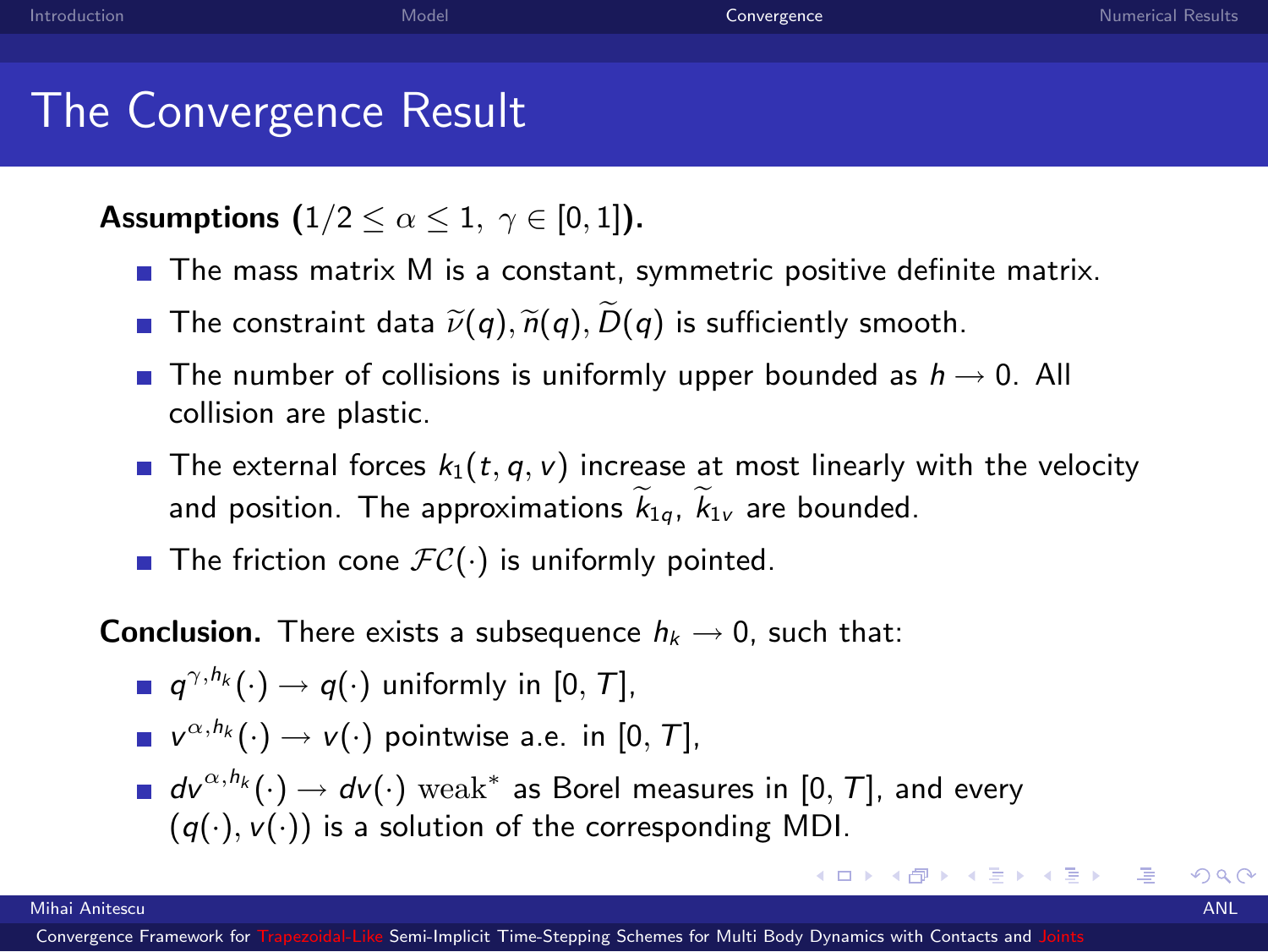## Double Pendulum with a Long Wall



<span id="page-21-0"></span>
$$
m_1 = m_2 = 1, L_1 = L_2 = 1
$$
  
\n
$$
(x_1^0, y_1^0) = (\sin(\pi/3), -\cos(\pi/3))
$$
  
\n
$$
(x_2^0, y_2^0) = (x_1^0, y_1^0) + (\sin(\pi/5), -\sin(\pi/5))
$$
  
\n
$$
(x_1^0, y_1^0) = (0, 0), (x_2^0, y_2^0) = (0, 0)
$$
  
\nRest.Coeff :  $e_1 = e_2 = 0.1$ .Final Time:  $T_f = 2.5(s)$ 

#### Mihai Anitescu ANL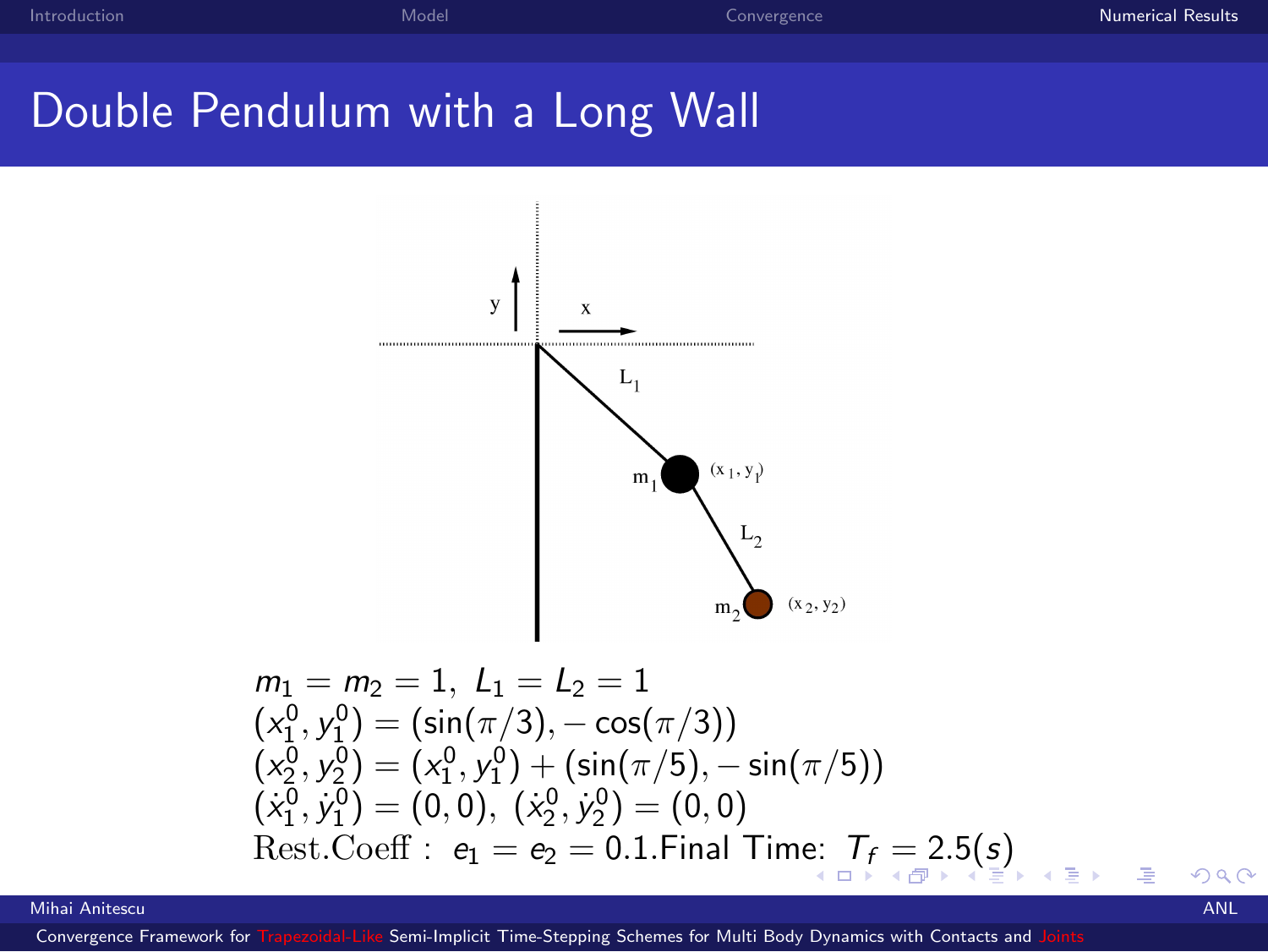## Double Pendulum: Numerical Results



| h         | Еh         | $R_{0,h}$    | $E_{1,h}$   | $R_{1,h}$    | $E_{2,h}$   | $R_{2,h}$    |
|-----------|------------|--------------|-------------|--------------|-------------|--------------|
| $2^{-5}$  | 2.38e-03   | N/A          | $-1.27e-03$ | N/A          | $-3.18e-03$ | N/A          |
| $2^{-6}$  | $6.14e-04$ | $3.88e + 00$ | $-3.14e-04$ | $4.04e + 00$ | $-8.29e-04$ | $3.84e + 00$ |
| $2^{-7}$  | 1.54e-04   | $3.97e + 00$ | $-7.82e-05$ | $4.01e + 00$ | $-2.14e-04$ | $3.88e + 00$ |
| $2^{-8}$  | 3.95e-05   | $3.91e + 00$ | $-1.95e-05$ | $4.00e + 00$ | $-5.48e-05$ | $3.90e + 00$ |
| $2^{-9}$  | 1.01e-05   | $3.92e + 00$ | $-4.88e-06$ | $4.00e + 00$ | $-1.37e-05$ | $3.99e + 00$ |
| $2^{-10}$ | 2.42e-06   | $4.17e + 00$ | $-1.22e-06$ | $4.00e + 00$ | $-3.44e-06$ | $3.99e + 00$ |
| $2^{-11}$ | 6.15e-07   | $3.93e + 00$ | $-3.05e-07$ | $4.01e + 00$ | $-8.60e-07$ | $4.00e + 00$ |

#### <span id="page-22-0"></span>Mihai Anitescu ANL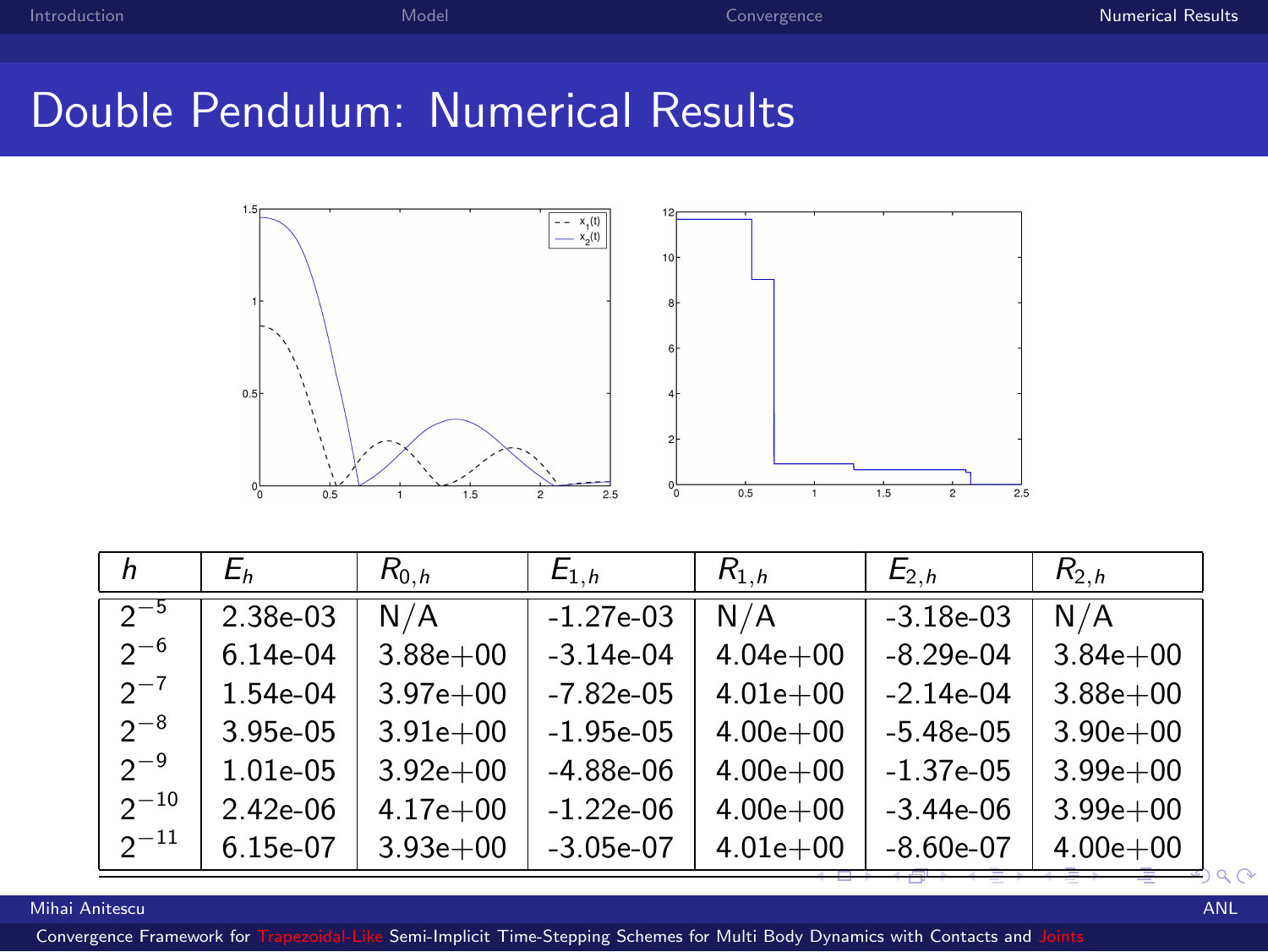| Introduction | Model | Convergence | <b>Numerical Results</b> |
|--------------|-------|-------------|--------------------------|
|              |       |             |                          |
| Conclusions  |       |             |                          |

- We have shown convergence in the MDI sense for a family of linearly implicit time-stepping schemes.
- $\blacksquare$  For the first time, the convergence analysis includes joint constraints.

4 D F

<span id="page-23-0"></span>a katika masuka

- $\blacksquare$  Inovative choice of the velocity sequence.
- Future work: Full cones (non-approximated), iterative schemes, extending the convergence theorem.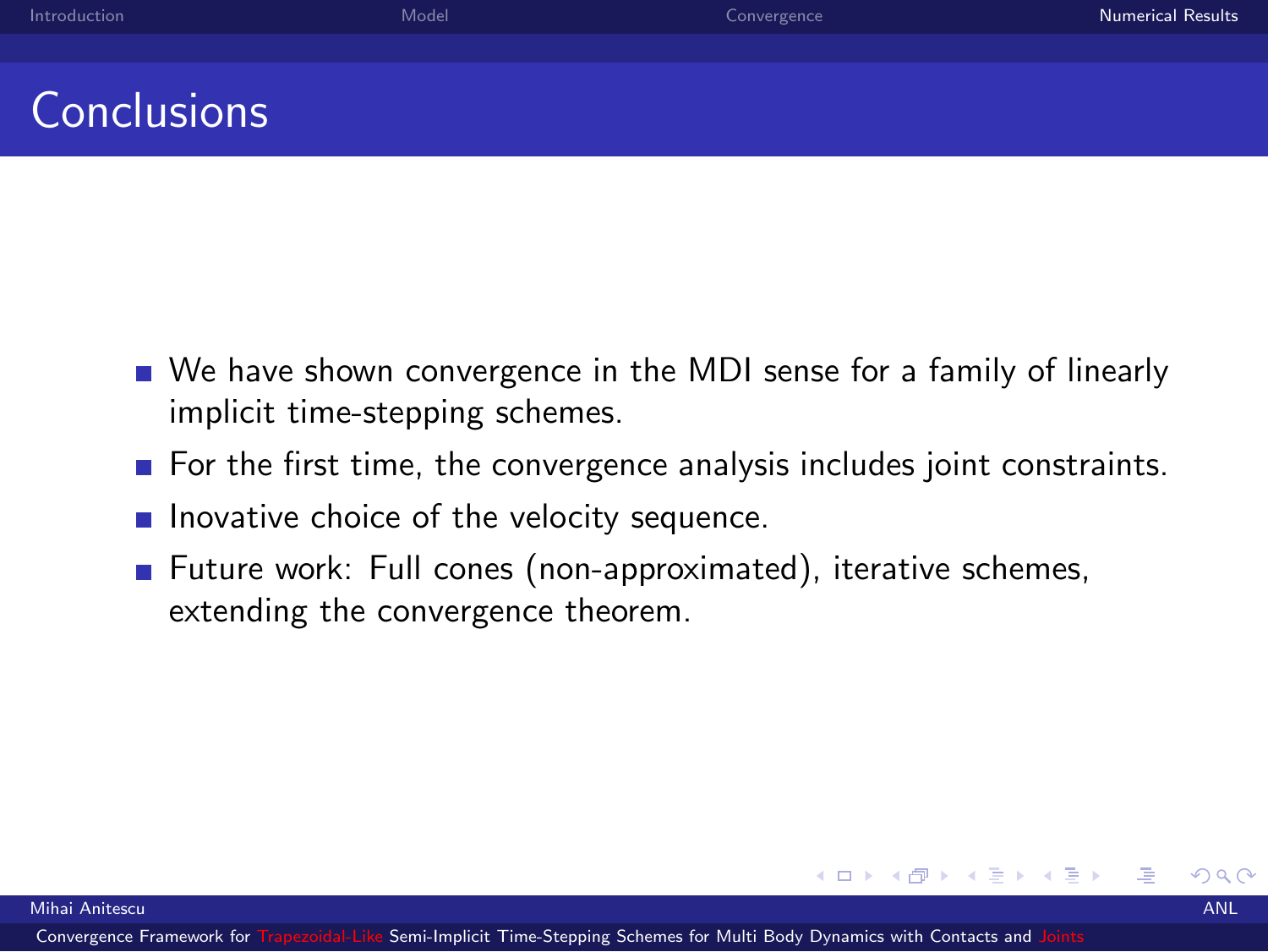## Painleve's Paradox (1895)



Context constraint: *y<sub>P</sub>* ≥ 0  
\n*ỹ<sub>P</sub>* = 
$$
\left(-g + \frac{1}{2}\dot{\theta}^2 \sin \theta\right) + N\left(\frac{1}{m} + \frac{l^2}{4l}(\cos^2 \theta - \mu \sin \theta \cos \theta)\right)
$$
  
\nBaraff: *ỹ<sub>P</sub>* =  $-g - \frac{N}{m}$ 

<span id="page-24-0"></span>Painleve Paradox: No classical s[olu](#page-23-0)[tio](#page-25-0)[n](#page-23-0)[s!](#page-24-0)

#### Mihai Anitescu ANL